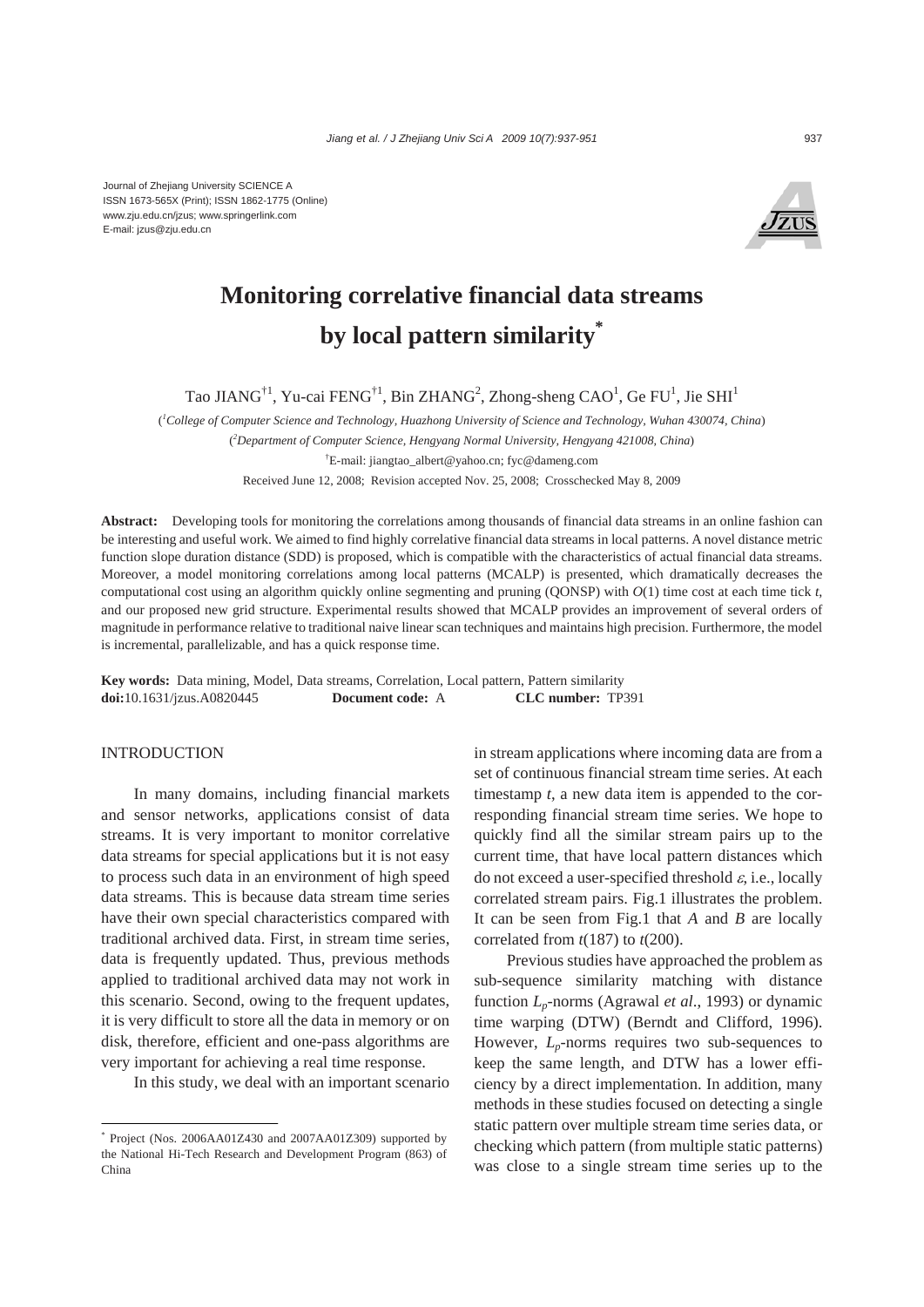

**Fig.1 Eight real stock price curves to illustrate locally correlated financial data streams** 

current timestamp. This differs from our goal in that we hope to automatically find all correlative data stream pairs in real time, but not report some correlations with some given patterns or sub-sequences. So, these technologies are not applicable in our scenario.

Some existing models, for example StatStream (Zhu and Shasha, 2002) and BRAID (Sakurai *et al*., 2005), can be used to monitor correlations among financial data streams. StatStream was the first unified scheme to monitor correlations among thousands of data streams in real time. BRAID is also a uniform model which focuses on detecting lag correlations between data streams. Zhu and Shasha (2002) used a sliding window with length *w* which starts at the timestamp *t*−*w*+1 and ends at the current timepoint *t* as temporal span, and discrete fourier transform (DFT) (Agrawal *et al*., 1993) to reduce dimensions. They also proved the theoretical relationship between the correlation coefficient and the normalized Euclidean distance. The main ideas of Sakurai *et al*.(2005) included incremental computing based on algebra and multi-resolution computing that made their approach dramatically faster than the traditional methods.

However, using these two models to monitor the correlation of financial data streams will not be effective because they give little consideration to financial domain features. Firstly, it is difficult to decide the appropriate size of the sliding window. Formally, given two sliding window sub-sequences *S*  and *R* with a length  $w$  ( $w \ge 3$ ), if *S*[1:*k*] and *R*[1:*k*] are very similar and *S*[*k*+1:*w*] and *R*[*k*+1:*w*] are the least similar,  $1 < k \leq w-1$  ( $k \in \mathbb{N}$ ), then how should we decide the size of *w*? Obviously, we should set up the size of the sliding window *k*. Secondly, using the sliding window will increase the storage space, especially for the lag correlation (Sakurai *et al*., 2005).

In our study, we make use of the algorithm quickly online segmenting and pruning (QONSP) to produce local patterns of financial data streams. We use the slope and duration features to measure each local pattern, and local pattern similarity is based on our defined novel metric function slope duration distance (SDD). We also use a grid structure modified from Zhu and Shasha (2002), to quickly capture the correlations of large amounts of financial data streams. Our method can efficiently monitor all correlative local pattern pairs with small errors.

## RELATED WORK

There has been an increasing interest in data streams in recent years. Many methods for stream pattern discovery have been proposed. Wu *et al*.(2004) defined a new distance metric function to search for similar sub-sequences and the piecewise linear approximation (PLA) (Chen Q., *et al*., 2007) technique was used to segment financial stream time series. Lian *et al*. (2007) used a multi-resolution approach to match a data stream with a given query pattern, using a sliding window. To monitor a given stream pattern, an improved DTW algorithm was developed (Sakurai *et al*., 2007). The spatial assembling distance (SpADe) model (Chen Y.G., *et al.*, 2007) can be used to find the patterns based on the shape of whole time series or sub-sequences. However, these studies were focused mainly on pattern similarity matching based on a given pattern (or some fixed patterns), using *Lp*-norms or DTW to measure the similarity between patterns.

It is more difficult to monitor correlative stream pairs than to monitor special patterns over large amounts of data streams because correlative stream pairs need *n*(*n*−1)*/*2 comparisons when there are *n*  existing data streams, using the linear scan compared method. The system StatStream (Zhu and Shasha, 2002) was the first unified model to monitor correlations among any pair of data streams in real time within a sliding window, in which DFT was used as a summary of the data. Guha *et al*.(2003) described an improved method for finding correlations by first carrying out dimensionality reduction with random projections and then periodically computing the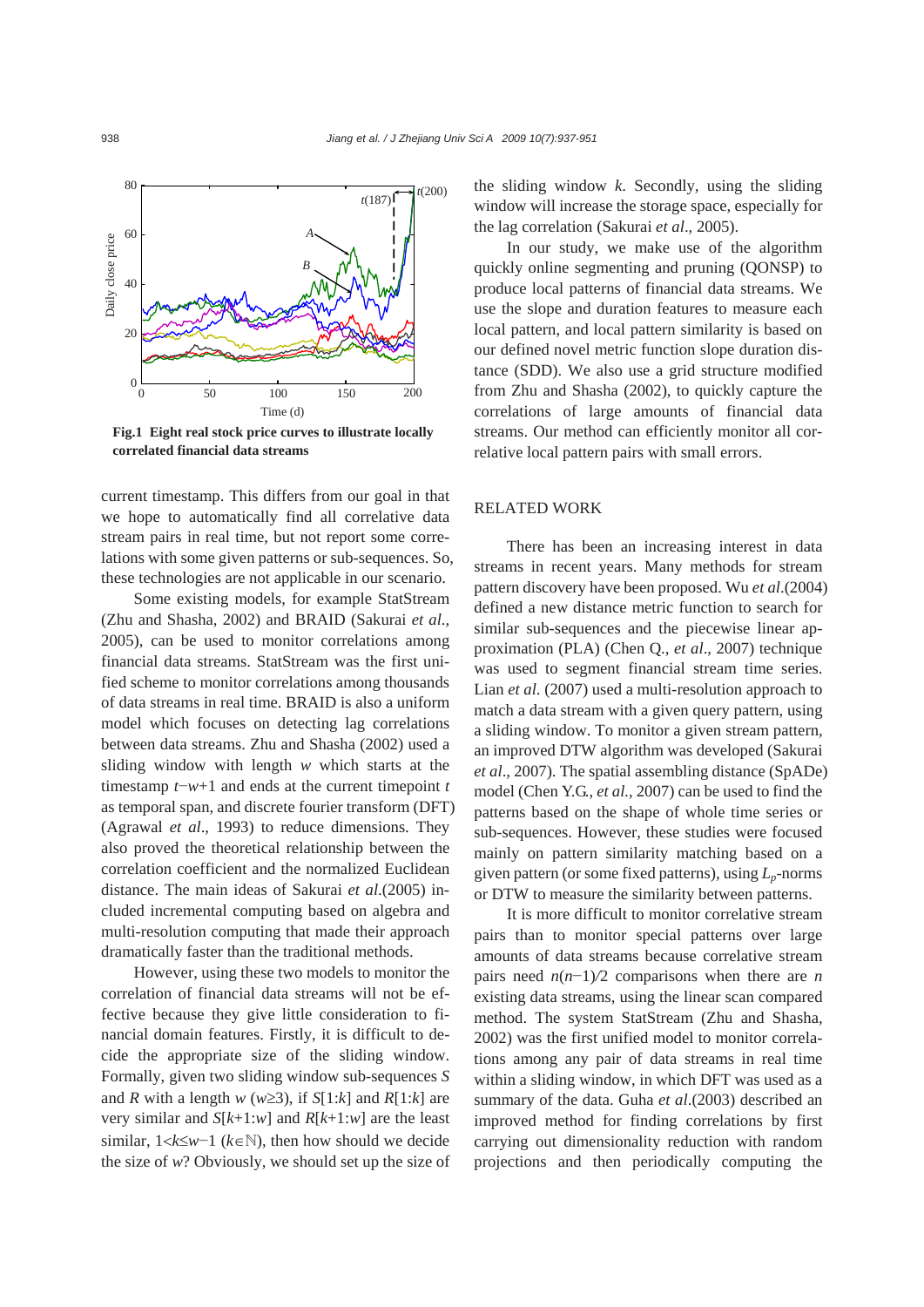singular value decomposition (SVD) (Korn *et al*., 1997). BRAID (Sakurai *et al*., 2005) is implemented to monitor the lag correlation over any pair of data streams. The proposed streaming pattern discovery in multiple time series (SPIRIT) method (Papadimitriou *et al*., 2005) used principle component analysis (PCA) technology and addressed the problem of capturing correlations and finding hidden variables corresponding to trends in collections of data streams. Subsequently, they introduced a method to find optimal local patterns that concisely described the main trend in a time series (Papadimitriou and Yu, 2006), and an approach to track the local correlative time series streams (Papadimitriou *et al*., 2006). Recently, a Boolean representation based on the data-adaptive method (Zhang *et al*., 2007) was proposed for correlation analysis among a large number of time series streams.

However, these approaches gave little consideration to the characteristics of financial data streams except that of Wu *et al*.(2004). Euclidean distance or DTW is used for measuring the distance between two time sequences or patterns in most of these approaches. But it is well-known that Euclidean measure is very sensitive to distortion and noise (Keogh, 2002). Although DTW can handle local time shifting and scaling, it is still sensitive to amplitude shifting. Our method will overcome these problems. To our knowledge, little work has been done using a correlative approach for monitoring financial data streams. Although Zhu and Shasha (2002) and Sakurai *et al.*(2005) proposed a unified model to monitor correlations between data streams, their models do not suit our scenario as described in the Section "IN-TRODUCTION".

Our work differs from previous studies in some respects. Firstly, we propose a novel distance metric function which adequately considers the features of financial domains. Secondly, we present a novel model monitoring correlations among local patterns (MCALP) which uses a different partitioning and searching policy in its grid structure, and can effectively and efficiently monitor the correlations of financial stream time series.

# SDD

According to Wu *et al.*(2004), financial data

streams can be represented by an up-down-up-down repetitive pattern, that is a zigzag shape. So, we can divide a financial data stream into a sequence of linear segments. Generally, the data points of their two ends are called End Points. Thus, a local pattern is the current linear segment, which starts from the last End Point and ends at the current data item.

**Definition 1** (End Point)Given a sliding window *W*  $(=\{s_1, s_2, \ldots, s_w\})$  which consists of *w* data points from stream time series *S*,  $m \le w \le n$ , and a threshold  $\mu$  ( $\mu \in \mathbb{N}$ and  $\mu \leq w$ ), if  $s_i \in W$  (1 < *i* $\leq w$ ) satisfies the following conditions: (1)  $s_i$  is the maximum of *W*; (2)  $s_i$  is also the maximum of set  $\{s_{w+1}, s_{w+2}, ..., s_{w+\mu}\}$ ; (3)  $s_i$  is the last one satisfying the above two conditions, we call  $E_i = (s_i, t_i)$  the upper end point where  $t_i$  is the corresponding timestamp of *si*. Similarly, we can define the lower end point by a symmetric method. An upper or lower end point is called an End Point.

In the above definition, the parameter  $\mu$  denotes a delay time which is used to decide the local extreme point, i.e., End Point, and will affect the length of segments during the procedure of segmenting.

A financial market is inconstant owing to the influence of all kinds of factors. However, for a sub-sequence from financial data streams, there are only three possible local trends: an ascend trend, a descend trend or no trend. If the trend continues for a long time, we call the sub-sequence a local pattern. A local pattern *lp* from financial time series *S* can be described as *lp*=(*trend*, *slope*, *duration*), which includes the local trend of *lp* in *S*, the slope of the linear curve to approximate the original sub-sequence (for example, we can use PLA to approximate the sub-sequence) and the time duration of *lp*, respectively. **Definition 2** (Local pattern) For a sub-sequence *subS* from a financial stream time series *S*, if it satisfies the following conditions: (1) starting from the last identified End Point *E*last and ending at the current data point  $(s_{\text{cur}}, t_{\text{cur}})$ ; (2) satisfying the inequality  $Err_{\text{PLA}}(\text{subS}) / \sum_{i=1}^{n} s_i^2 \leq \delta$ , where  $Err_{\text{PLA}}$  is the approximation error when using PLA technology to approximate  $subS$  and  $\delta$  is a user-defined threshold, for example,  $\delta$ =0.02; (3)  $t_{\text{cur}}$ −*E*<sub>last</sub>.*t*>*SLen*<sub>min</sub>, where *SLen*min is the minimum length of *subS*, we call *subS* a local pattern.

In Definition 2, if the current data point  $(s<sub>cur</sub>, t<sub>cur</sub>)$ is an End Point, the local pattern is called a whole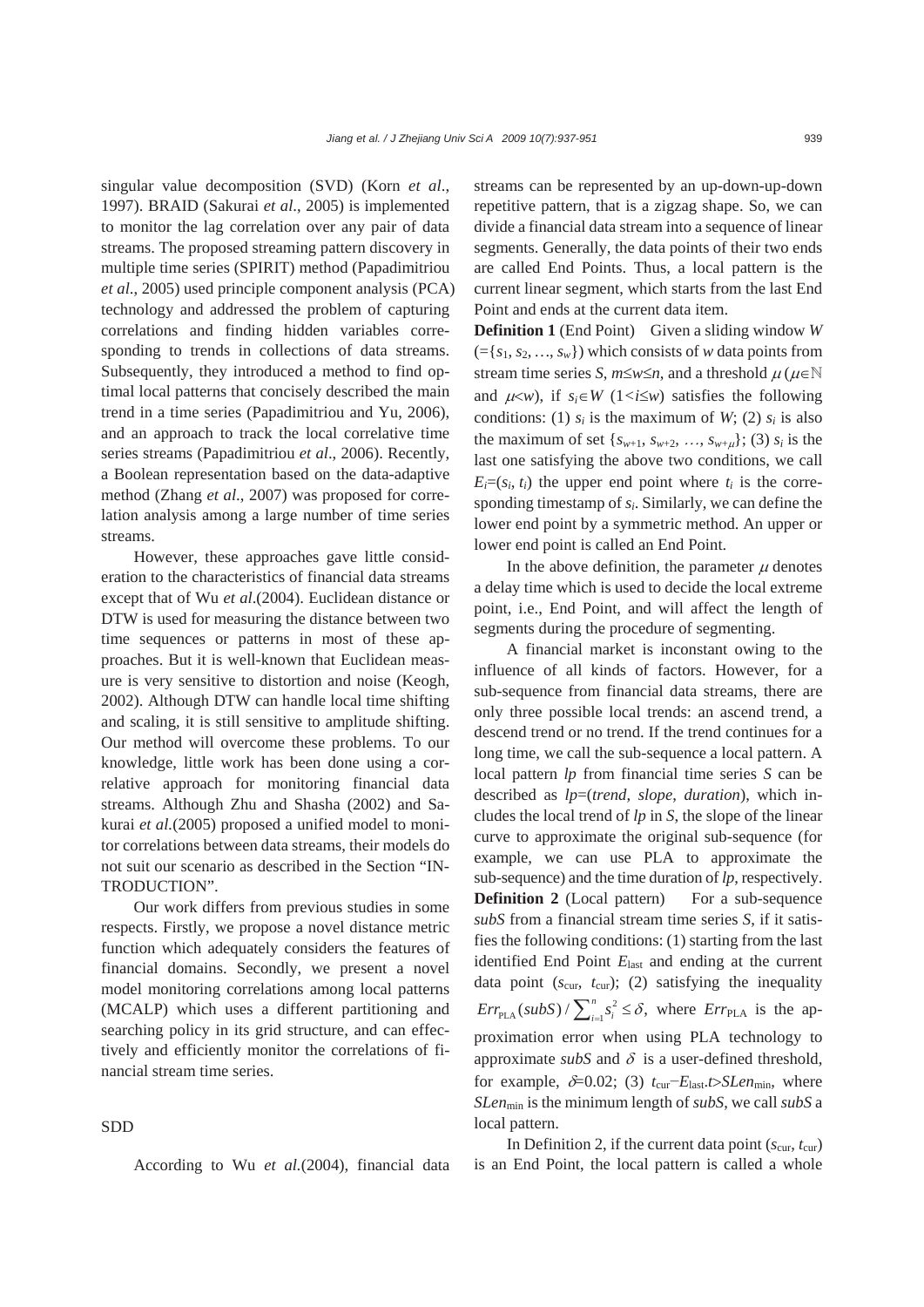local pattern; otherwise, it is called a semi-local pattern. Following the above definition, we can now define two local pattern distances, the slope duration distance (Definition 3) and the local pattern similarity (Definition 4).

**Definition 3** (Slope duration distance) Given any two local pattern objects,  $lp_1$  and  $lp_2$ , whose local trends are the same, *SDD*(*lp*<sub>1</sub>, *lp*<sub>2</sub>)= $\lambda_1$ | $k_1$ − $k_2$ |/( $k_1$ + $k_2$ )+  $\lambda_2|t_1-t_2|/(t_1+t_2)$ , where  $k_i$  denotes the absolute value of the slope of  $lp_i$  when using PLA to approximate  $lp_i$ , and  $t_i$  ( $t_i \in \mathbb{N}$ ) denotes the number of data items of  $lp_i$ , that is the time duration of  $lp_i$ ,  $\lambda_1$  and  $\lambda_2$  (0< $\lambda_1$ ,  $\lambda_2$ <1 and  $\lambda_1 + \lambda_2 = 1$ ) are user-defined parameters.  $f_i$  (={ $k_i$ ,  $t_i$ }) are called feature points of *lpi*. We also define  $SDD(f_i, f_i) = SDD(lp_i, lp_i).$ 

**Definition 4** (Local pattern similarity) For two local pattern objects,  $lp_1$  and  $lp_2$ , if their distance satisfies the inequality *SDD*( $lp_1$ ,  $lp_2$ ) $\leq \varepsilon$ ,  $lp_1$  is similar to  $lp_2$ ,  $\varepsilon$  is a user-defined threshold, i.e.,  $\varepsilon=0.1$ .

Now, we will explain Definitions 1~4 using Examples 1 and 2, as follows:

**Example 1** Consider stream *R* in Fig.2. According to the definition of an End Point, points  $E_{11}$  (or  $r_1$ ),  $E_{12}$ (or  $r_7$ ), and  $E_{13}$  (or  $r_{16}$ ) are End Points, but points  $r_4$ and  $r_6$  are not End Points because  $r_4$  is not the maximum of  $\{r_1, r_2, r_3, r_4\}$  and  $r_6$  does not satisfy the third condition of Definition 1. Here, note that the starting point and last point must be End Points, i.e.,  $r_1$  and  $r_{21}$ . Because point  $r_7$  is an End Point, the local pattern  $lp_{17}=[r_1, r_2, ..., r_7]$  is a whole local pattern. However, the local pattern  $lp_{16} = \{r_1, r_2, ..., r_6\}$  is a semi-local pattern.

**Example 2** Consider two local patterns, that is,  $lp_{17}^R$ from stream *R* and  $lp_{17}^s$  from stream *S* in Fig.2 with  $\lambda_1=0.65$ ,  $\lambda_2=0.35$  and  $\varepsilon=0.1$ . According to the definition of *SDD*,  $SDD(lp_{17}^R, lp_{17}^S) = 0.65 |1.705 - 1.6|$  $(1.705+1.6)+0.35|7-7|/(7+7)=0.0207.$   $f_{17}^R$  (={1.705, 7}) and  $f_{17}^s$  (={1.6, 7}) are feature points of  $lp_{17}^R$  and  $lp_{17}^S$ . Obviously,  $lp_{17}^R$  is similar to  $lp_{17}^S$  on the condition of *SDD*( $lp_{17}^R$ ,  $lp_{17}^S$ )≤0.1.

Next we will show that our distance function *SDD* is a metric function by Theorem 1 and we can use metric distance indexing methods for a faster search. First, we introduce the following lemmas.



**Fig.2 An example to illustrate Definitions 1~4 with**  *SLen***min=5,** μ**=5 and** δ**=0.02** 

**Lemma 1** If  $a, b, c \ge 0$ , then the following inequality is true:

$$
\frac{|a-c|}{a+c} \le \frac{|a-b|}{a+b} + \frac{|b-c|}{b+c}.
$$
 (1)

**Proof** We prove Lemma 1 by induction. For three non-negative numbers *a*, *b* and *c*, there are six possible arrangements, that is,  $a \ge b \ge c$ ,  $a \ge c \ge b$ ,  $b \ge a \ge c$ , *b*≥*c*≥*a*, *c*≥*a*≥*b* and *c*≥*b*≥*a*. Firstly, we consider the case *a*≥*b*≥*c*.

Assume inequality Eq.(1) is correct, then *a*≥*b*≥*c*⇒(*a*−*c*)/(*a*+*c*)≤(*a*−*b*)/(*a*+*b*)+(*b*−*c*)/(*b*+*c*). If *a*   $=0$  or *b*=0 or *c*=0, obviously the above inequality is true. So, we need only to consider the situation of *a*> b> c>0. Thus, we have  $(a-c)/(a+c) ≤ {(a-b)(b+c)}$ +(*a*+*b*)(*b*−*c*)}/{(*a*+*b*)(*b*+*c*)}, that is (*a*−*c*)/(*a*+*c*)≤  $2(ab-bc)/{(a+b)(b+c)}$ . Multiplying  $(a+c)(a+b)(b+c)$ on both sides of the above inequality, we have  $(a−c)(a+b)(b+c)≤2(a+c)(ab−bc)$ , that is,  $ac+b^2≤$ *ab*+*bc*⇒*b*(*b*−*c*)≤*a*(*b*−*c*). Because *b*−*c*>0, we have *b*≤*a*. So Lemma 1 is correct in the first case.

The other cases can be proved using a procedure similar to that used in the first case. Here, we omit them due to space limitations. So, Lemma 1 is correct. **Lemma 2** If *a*, *b*, *X*<sub>1</sub>, *X*<sub>2</sub>, *Y*<sub>1</sub>, *Y*<sub>2</sub>≥0, *X*<sub>1</sub>≤*X*<sub>2</sub> and *Y*<sub>1</sub>≤*Y*<sub>2</sub>, then  $a \cdot X_1 + b \cdot Y_1 \leq a \cdot X_2 + b \cdot Y_2$ .

**Theorem 1** Given two local pattern objects  $lp_1$  and  $lp_2$ , their distance *SDD*( $lp_1$ ,  $lp_2$ ) is metric.

**Proof** To prove *SDD*( $lp_1$ ,  $lp_2$ ) is metric, we need to prove that it is symmetric and reflexive, and that it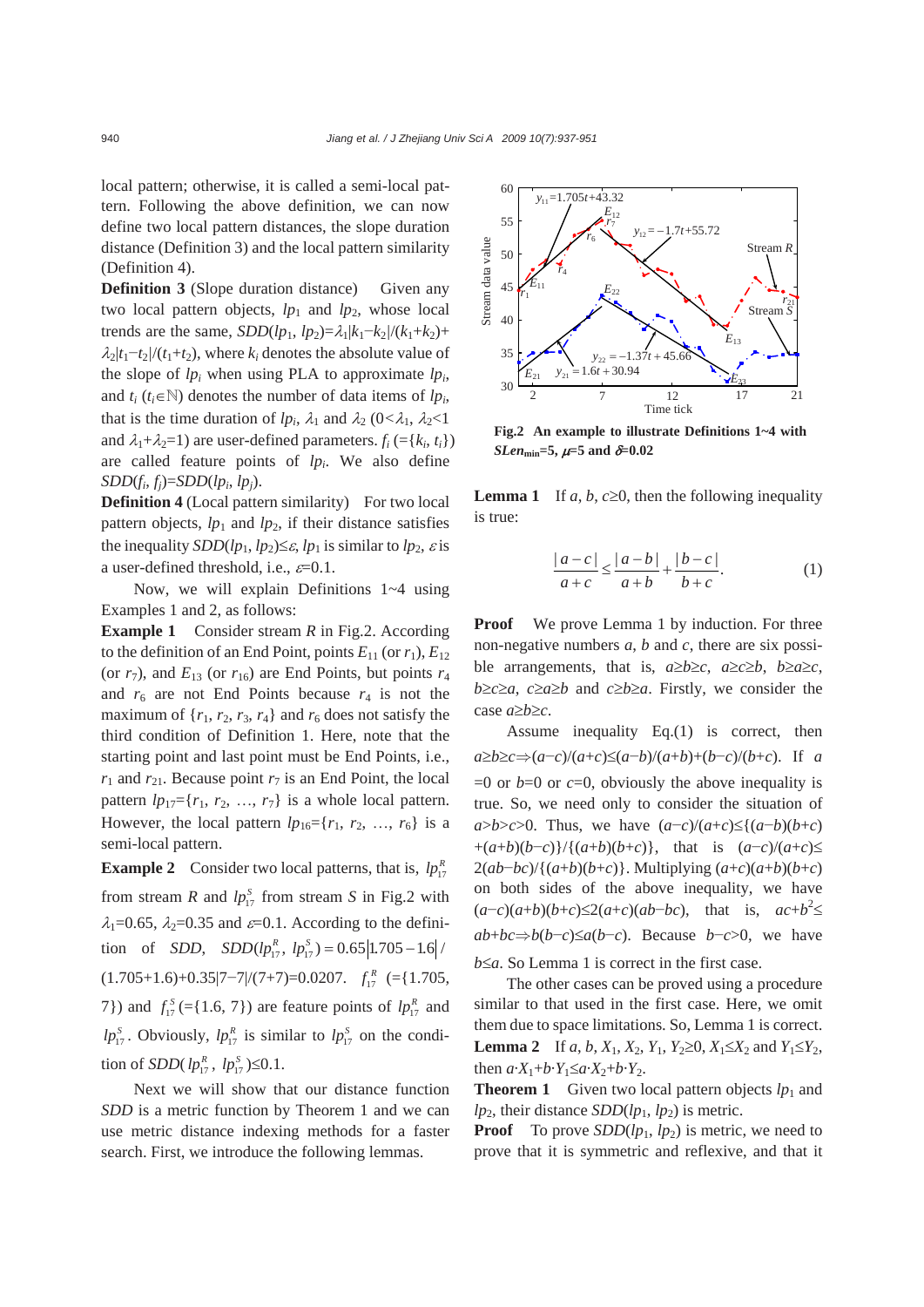satisfies the triangle inequality. It is obvious that *SDD*(*lp*<sub>1</sub>, *lp*<sub>2</sub>)=*SDD*(*lp*<sub>2</sub>, *lp*<sub>1</sub>)≥0 and *SDD*(*lp*<sub>1</sub>, *lp*<sub>2</sub>)=0, so *SDD*(*lp*1, *lp*2) is symmetric and reflexive. Next, we will prove that  $SDD(lp_1, lp_2)$  satisfies the triangle inequality, i.e.,

$$
SDD(lp_1, lp_3) \le SDD(lp_1, lp_2) + SDD(lp_2, lp_3). \quad (2)
$$

By the definition of the distance function *SDD*, it is obvious that the distances of two local patterns are the summation of a slope component and a duration component. If we prove the triangle equality for both components, it will certainly be true for *SDD* by Lemma 2. Through Lemma 1, we have the following two equalities, that is,  $|k_1-k_3|/(k_1+k_3) \le |k_1-k_2|/(k_1+k_2)$  $+|k_2-k_3|/(k_2+k_3)$  and  $|t_1-t_3|/(t_1+t_3) \le |t_1-t_2|/(t_1+t_2)$  $+|t_2-t_3|/(t_2+t_3)$ . In other words, inequality Eq.(2) is correct in each component of Theorem 1. So, Theorem 1 is true.

## OUR PROPOSED MCALP MODEL

#### **Segmenting and pruning of stream time series**

Compared with DFT (Zhu and Shasha, 2002), PLA provides greater fidelity. So, we use PLA to approximate each local pattern (*lp*) of financial data streams. Formally, for a given local pattern,  $lp=(s_1, s_2,$ …, *sn*) of length *n*, PLA can use one line segment,  $y_t = a \cdot t + b$  ( $t \in [1, n]$ ), to approximate *lp*, where *a* and *b* are two coefficients in a linear function such that the approximation error,  $Err_{PLA}(lp)$ , of  $lp$  is minimized.  $Err_{\text{PLA}}(lp)$  is defined in the following Eq.(3) by the squared Euclidean distance between the approximated and actual time series segments:

$$
Err_{\text{PLA}} = \sum_{t=1}^{n} (s_t - (a \cdot t + b))^2.
$$
 (3)

In particular, *a* and *b* must satisfy two conditions:

(1) 
$$
\frac{\partial Err_{\text{PLA}}(lp)}{\partial a} = 0
$$
, and (2)  $\frac{\partial Err_{\text{PLA}}(lp)}{\partial b} = 0$ .

Through solving the two equations, we can obtain the coefficients of *a* and *b* using the following equations:

$$
a = 12 \sum_{t=1}^{n} \frac{t - (n+1)/2}{n(n+1)(n-1)} s_t,
$$
\n(4)

$$
b = 6\sum_{t=1}^{n} \frac{(2n+1)/3 - t}{n(n-1)} s_t.
$$
 (5)

When segmenting stream time series, *Err*<sub>PLA</sub> will also be computed. If  $Err_{PLA}(lp) \leq \sigma$  is satisfied, we approximate local pattern  $lp$  with PLA, where  $\sigma$  is a user-defined threshold, i.e.,  $\sigma=10$ ; otherwise, we throw away the local pattern. In fact, the above condition is not precise because different streams may have a bigger difference value on their data points. So, we define the relative approximation error as *RErr*<sub>PLA</sub>, that is, the improved condition:

$$
RErr_{\text{PLA}}(lp) = Err_{\text{PLA}}\left(\sum_{i=1}^{n} s_i^2 \le \delta\right),\tag{6}
$$

where  $\delta$  is a user-defined threshold, i.e.,  $\delta$ =0.02.

To decrease the impact of shorter-time random oscillation, we use moving average technology, which is widely used in financial markets, to smooth financial data streams. Formally, given a data stream *S*, the value of the current timestamp *i* is *S*(*i*), and the *r*-period moving average is  $MA_r(i) = \frac{1}{r} \sum_{j=i-r+1}^{i} S(j)$ , where  $S(i)$  is the previous value of timestamp *i* (*i*−*r*+1≥1), including the current timestamp, and *r*  denotes the number of aggregations over the time interval of the moving average (i.e., one day, one week or one month) which assigns equal weight to every point in the averaging interval. In our scheme, we generally set the parameter value of *r* to 3 or 5.

#### **QONSP algorithm**

The QONSP algorithm uses the sliding window method and a data-driven mechanism to segment multiple data streams in real time. It receives all newly arrived data  $dv_S$  from stream  $S \in SS$ , where *SS* is the set of all data streams. Then, it indexes  $dv<sub>S</sub>$  into a  $B^+$ -tree index, *index<sub>lp</sub>* (subsection "Update of grid structure and index"). Next, it invokes the algorithm Calculating\_Err to compute *RErr*<sub>PLA</sub>. Finally, it makes use of two policies to finish segmentation: (1) judging if the current new data  $dv<sub>S</sub>$  is the extreme value (maximum or minimum) of  $lp$ <sub>S</sub>; (2) using  $\mu$  to confirm if *Exmum* is the local extreme value. In the QONSP algorithm, there exist some temporary variables. Among them,  $Off_{DS}$ ,  $Off_{Seg}$ , and  $Off_{\mu}$  represent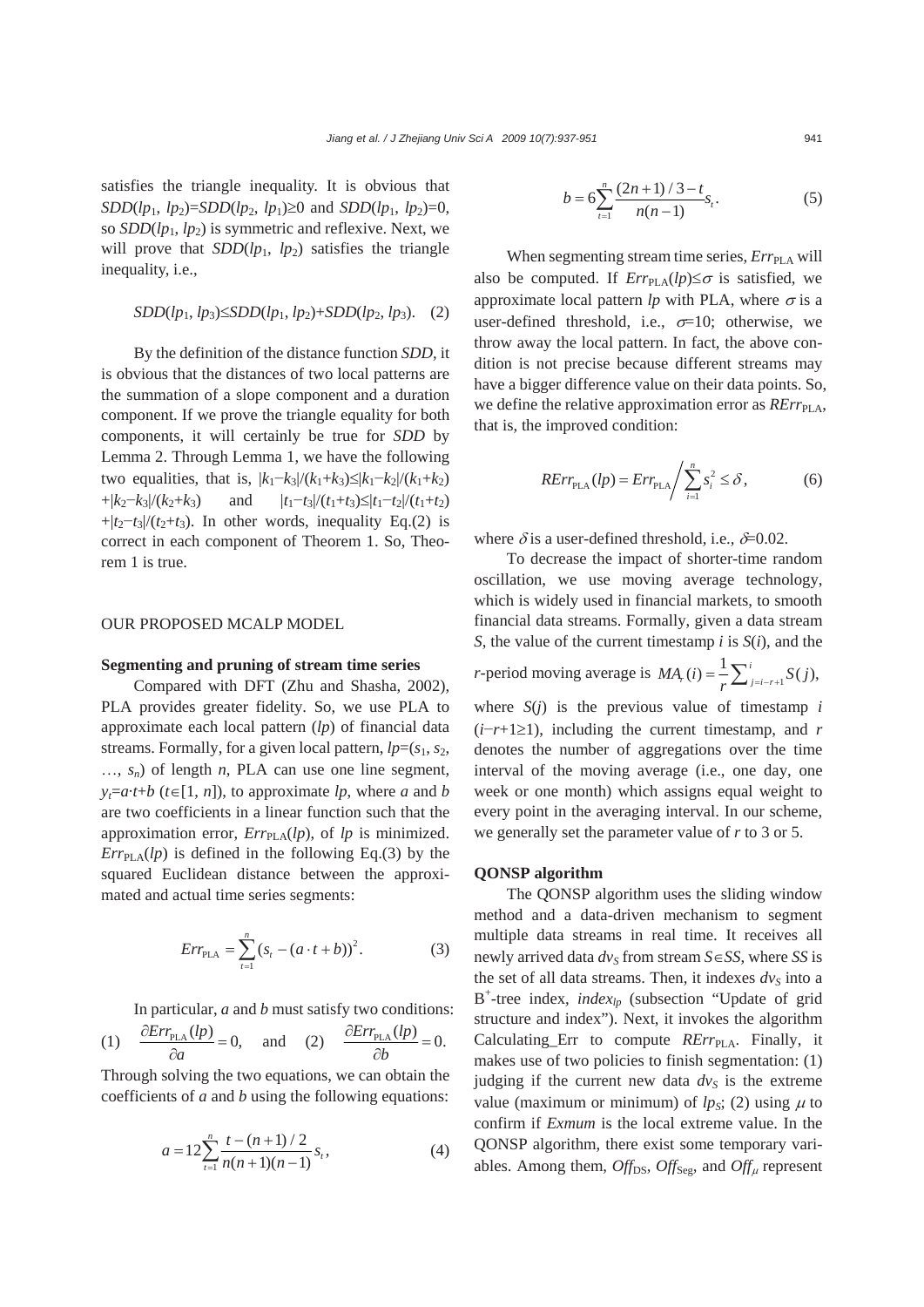the offset of the data stream, the offset of the segment, and the offset of  $dv<sub>S</sub>$  relative to the extreme value, *Exmum*, respectively, and *posExmum* denotes the offset of *Exmum* relative to left End Point.

The detailed algorithm is shown below as Algorithm 1. In Algorithm 1, lines 7~22 divide financial time series into line segments, according to  $RErr_{\text{PLA}}(lp)$  computed by the Calculating\_Err algorithm (line 7). Pruning is implemented along with the segmentation process. At line 8, QONSP judges if the current data  $dv<sub>S</sub>$  is the extreme value of the current segment *lp*. When it is true, *Exmum* and *posExmum* are used to store its value and its position (line 10), respectively. At the same time, segmentation begins to move to the next point (line 11). When it is false, QONSP adds 1 to  $Off_\mu$  (line 12). If  $Off_\mu$  passes the threshold  $\mu$ , we output the new segment  $Seg<sub>new</sub>}$  (line 14), and move to the next segment (line 16). Line 17 makes segmentation move to the next point. In fact, a new segment will also come into being when *RErr*<sub>PLA</sub>≥δ. Here, it includes two cases: (1) *Exmum* is a local extreme value of *lp*, which is denoted by the condition *Off*μ>0 at line 20; (2) *Exmum* is not a local extreme value of  $lp$ , indicated by  $Off_l = 0$ . For the former, QONSP increases the offset of *Off*<sub>DS</sub> with *posExmum*−1 (lines 15, 20). However, for the latter, QONSP adds offset *Off*<sub>Seg</sub>−2 (remove current point) to *Off*<sub>DS</sub> at line 21. In QONSP, the new segment *Seg*<sub>new</sub> begins at the current position of *Off*<sub>DS</sub> and ends at the next position of *Off*<sub>DS</sub>, i.e., *Seg*<sub>new</sub>= *S*(*Off*DS[*S*]:*Off*DS[*S*]+*posExmum*−1).

**Algorithm 1** QONSP (*SS*,  $\mu$ ,  $\delta$ , *SLen*<sub>min</sub>)

Input: *SS*—the set of streams,

- $\mu$ —a threshold of delay time,
- $\delta$ —the maximal relative approximation error,
- *SLen*<sub>min</sub>—the shortest length of local pattern.

Output: whole local patterns.

- 1 Initialize arrays *Off*<sub>DS</sub>[], *Off*<sub>Seg</sub>[], *Off*<sub>µ</sub>[] with 1, 2, 0, and *index<sub>lp</sub>* with first data from all streams  $T_i \in SS$ ;
- 2 while (segmentation is not finished)
- 3 Receive a new data  $dv_S$  from stream  $S \in SS$ ;
- 4 Update *index*<sub>lp</sub> with *dv<sub>S</sub>*;
- 5 if  $(\textit{Off}_{\text{Seg}}[S] < \textit{SLen}_{\text{min}}) \{ \textit{Off}_{\textit{Seg}}[S] + +;$ continue;}
- 6 Get local pattern *lp* of *S* from *indexlp*;
- 7 if (*Calculating*\_*Err*(*lp*)<δ)
- 8 if  $(dv<sub>S</sub>$  is the extreme value of *lp*) {
- 9 *Off<sub>u</sub>*=1; // *Off<sub>u</sub>*—the offset vs *Exmum*
- 10 *Exmum=dv<sub>S</sub>*; *posExmum=Off*<sub>Seg</sub>;

```
11 Off_{Seg}[S] = Off_{Seg}[S]+1; continue;}
12 if (1 \leq \theta f \leq \mu) \theta f \leq \theta + \frac{1}{2}13 if (Off_{\iota} = \mu) {
14 Off<sub>µ</sub>=0; Output new segment Seg<sub>new</sub>;
15 OffDS[S]=OffDS[S]+posExmum−1; 
16 posExmum = Off_{DS}[S]=2; // to next segment
17 Off_{Seg}[S] = Off_{Seg}[S]+1; // to next point
18 else { 
19 Output new segment Segnew; 
20 if (Off<sub>μ</sub> &gt; 0) Off<sub>DS</sub>[S] = Off<sub>DS</sub>[S] + posExmum-1;21 if (Off_{\mu}=-0) Off_{DS}[S]=Off_{DS}[S]+Off_{Seg}[S]-2;
```
22 *Off<sub>u</sub>*=0;  $posExmum = Off_{Seg}[S]=2;$ 

Now, we will give an example to illustrate the processing of segmentation as follows:

**Example 3** Consider the stream time series *R* in Fig.3. In the beginning,  $Off_{DS}[R]$ ,  $Off_{Seg}[R]$  and  $Off_{ul}[R]$ are initialized with 1, 2 and 0. The first End Point is *E*<sup>1</sup> (or  $r_1$ ), which is used to initialize *index<sub>lp</sub>*. Then, the data  $r_1$  is received at tick  $t=2$  and inserted into *index*<sub>lp</sub>. At present,  $lp$  is  $\{r_1, r_2\}$ . When line 5 of the QONSP algorithm is finished,  $Off_{Seg}[R]$  increases to 5 and *lp* turns into  $\{r_1, r_2, ..., r_5\}$ . Because *RErr*<sub>PLA</sub>(*lp*)<0.03, QONSP enters line 8 and starts to judge if  $r<sub>5</sub>$  is the extreme value of *lp*. In fact,  $r_5 = 1.634$  ( $\lt r_1 = 1.636$ ) is the minimum of *lp*. So, the algorithm now sets up  $Off_{\mu}$ , *Exmum* and *posExmum* with 1,  $r_5$  and 5, respectively, and will be ready for the next data  $r_6$  ( $\text{Off}_{\text{Seg}}[R]=6$ ). Because  $r_5 < r_6$ ,  $r_5 < r_7$ , we have  $\theta f_{\mu} = 1 + 1 + 1 = 3$  by line 12. But, when *Off*<sub>Seg</sub>[*R*]=8,  $r_8$ =1.628 is less than  $r_5$ , then *Off<sub>μ</sub>*, *Exmum* and *posExmum* change into 1, *r*<sub>8</sub> and 8, respectively. Repeating the process until *Off*Seg[*R*]=22, *Off*μ, *Exmum* and *posExmum* change into 1,  $r_{22}$  and 22, respectively. Obviously, some shorter segments, i.e.,  $\{r_{11}, r_{12}\}$  and  $\{r_{14}, r_{15}, r_{16}\}$ , are pruned during the process. Because  $r_{22} < r_{23}$ ,  $r_{24}$ ,  $r_{25}$ ,  $r_{26}$ ,  $r_{27}$ , and the corresponding  $RErr_{PLA}(lp)<\delta$  (i.e., *RErr*<sub>PLA</sub>({*r*<sub>1</sub>, *r*<sub>2</sub>, …, *r*<sub>27</sub>})< $\delta$ ), then *Off<sub>u</sub>* arrives at  $\mu$ (=6). Therefore, QONSP outputs the new segment  $Seg<sub>new</sub> = {r<sub>1</sub>, r<sub>2</sub>, ..., r<sub>22</sub>}$  and will begin to process the next segment by lines 14~16. Now, the new End Point is  $E_2$  (or  $r_{22}$ ). By a similar analysis, the next End Points will be  $E_3$ ,  $E_4$  and  $E_5$ , and the next segments are {*r*22, *r*23, …, *r*31}, {*r*31, *r*32, …, *r*36}, {*r*36, *r*37, …,  $r_{50}$ .

In the algorithm Calculating\_Err, efficiency is very important over high speed data streams. To decrease the cost of computing, we use a buffer *BufMAr* to store the last  $r$  raw data item value  $s_i$  (*i* is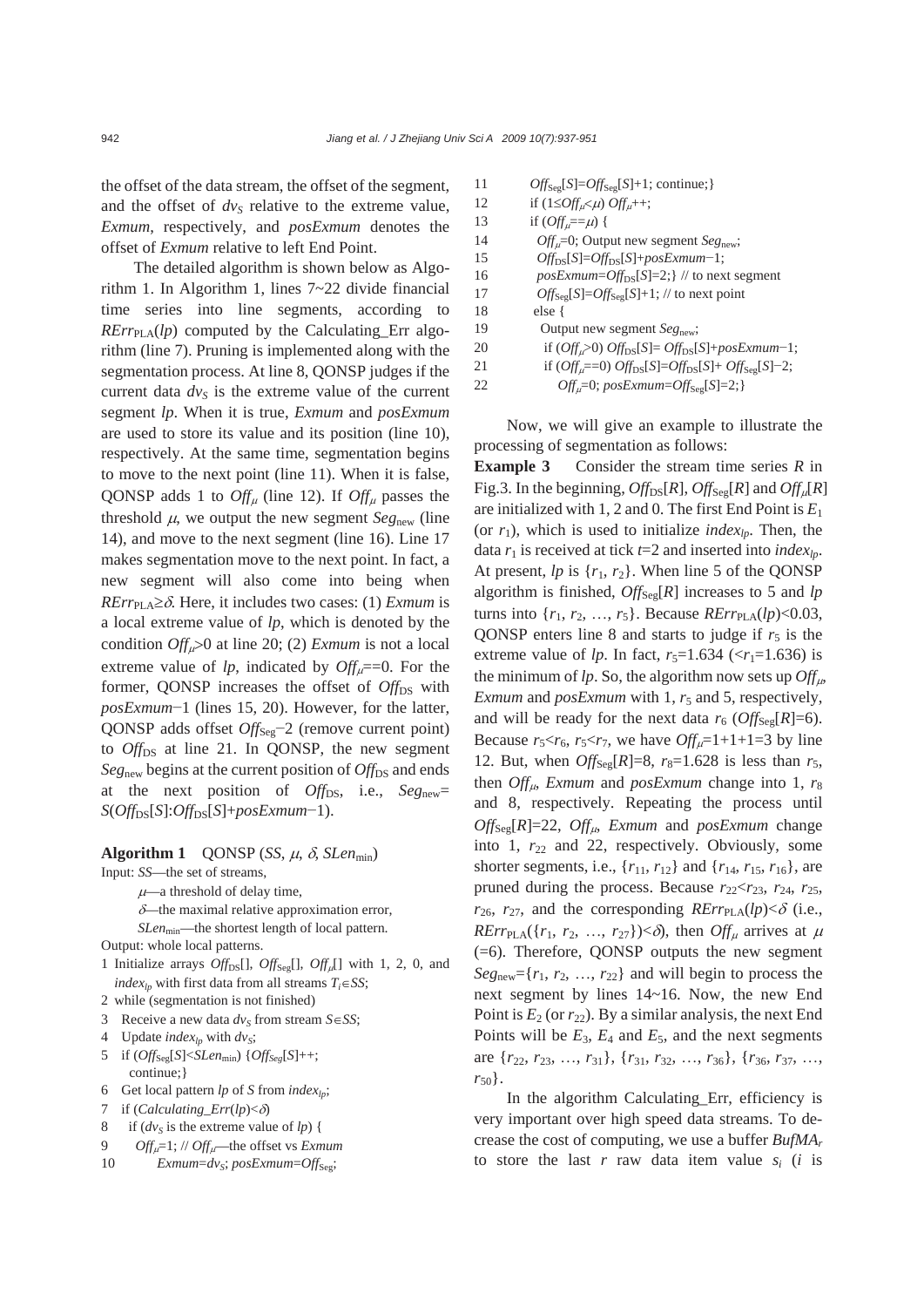

**Fig.3 An example to illustrate the QONSP algorithm**  with parameters *SLen*<sub>min</sub>=5,  $\delta$ =0.03 and  $\mu$ =6

timestamp) and a variable *lastMAr* to store the last *r*-period moving average when computing the current *r*-period moving average *curMAr* at timestamp *t*. Thus, we can compute  $\text{curl}A_r$  by the equation  $\text{curl}A_r =$ (*lastMAr*−*BufMAr*(*t*−*r*+1)+*si*)/*r*. When computing the coefficients *a*, *b* and  $Err_{PLA}$  (lines 2~15 in Algorithm 2), we make use of an accumulative method which only needs three variables, PreSum<sub>ts</sub>, PreSum<sub>s</sub> and *PreSumss*, to store the last corresponding aggregation values, and we can obtain the current aggregation values only by a addition operation. We transform *a*, *b*, *Err*<sub>PLA</sub> and *RErr*<sub>PLA</sub> into incremental computing forms by rewriting Eqs. $(4)$ ,  $(5)$ ,  $(3)$ , and  $(6)$ , respectively. Then, they can be quickly computed by the following Eqs. $(7)$  ~ $(10)$ :

$$
a = \frac{12(Presum_{ts} - PreSum_s \cdot (t+1)/2)}{t(t+1)(t-1)},
$$
 (7)

$$
b = \frac{6(PreSum_s \cdot (2t+1)/3 - PreSum_s)}{t(t-1)},
$$
 (8)

$$
Err_{\text{PLA}} = PreSum_{ss} + a^2 t(t+1)(2t+1) / 6
$$

$$
+abt(t+1)+b^{2}t-2aPreSum_{ts}-2bPreSum_{s},
$$

(9)

$$
RErr_{\text{PLA}} = Err_{\text{PLA}} / PreSum_{ss}, \qquad (10)
$$

where 1≤*t*≤*n*. Of course, there is still a need of a circle to implement when the length of pattern segment is equal to *SLen*<sub>min</sub> (lines 4~8). In fact, Calculating\_Err is only invoked at that time. The detailed algorithm is as Algorithm 2.

# Algorithm 2 Calculating\_Err (*PreSum<sub>ts</sub>*, *PreSum<sub>s</sub>*, *PreSum<sub>ss</sub>*,  $s_t$ ,  $t$ )

Input: *PreSum<sub>ts</sub>*—the last sum of previous  $Off_{Seg}$  data  $s_t \cdot t$ , *PreSum<sub>s</sub>*—the last sum of previous  $Off_{Seg}$  data  $s_t$ , *PreSum<sub>ss</sub>*—the last sum of previous  $Off_{\text{Seg}}$  data  $s_t \cdot s_t$ , *Seg*cur—current data of current segment, *t*—length of *Seg*cur. Output: relative approximation error *RErr*<sub>PLA</sub>.

- 1 Compute moving average *Ar*(*S*) for current data *st*;
- 2 if  $(Off_{Seg} == SLen_{min})$
- 3 *PreSumts*=*PreSums*=*PreSumss*=0;
- 4 for  $i=1$  to  $\text{Off}_{\text{Seg}}$  do
- 5 *PreSumts*=*PreSumts*+*i*·*si*;
- 6 *PreSums*=*PreSums*+*si*;
- 7 *PreSumss*=*PreSumss*+ *si*·*si*;
- 8 end for
- 9 else
- 10 *PreSumts*=*PreSumts*+*t*·*st*;
- 11 *PreSums*=*PreSums*+*st*;
- 12 *PreSumss*=*PreSumss*+*st*·*st*;
- 13 end if
- 14 Compute coefficients *a* and *b* by Eqs.(7) and (8);
- 15 Compute  $Err_{\text{PLA}}$  and  $RFrr_{\text{PLA}}$  by Eqs.(9) and (10);

Specifically, the efficiency of QONSP can be described by Theorem 2:

**Theorem 2** Given *m* data streams with length *n*, the QONSP algorithm is a one-pass algorithm and can finish segmentation in linear time *O*(*mn*).

**Proof** Owing to the adoption of a sliding window, QONSP is clearly a one-pass algorithm. Firstly, we will prove that the Calculating\_Err algorithm only needs constant time  $O(1)$  to compute  $RErr_{PLA}$  at each time tick *t*, irrespective of the length of segment Len<sub>Seg</sub>. By the previous analysis, we know that Calculating\_Err algorithm adopts an accumulative method to obtain the corresponding aggregation values, only by an addition operation, and then can compute  $RErr_{\text{PLA}}$  using Eqs.(7)~(10). So, the above proposition is correct. Meanwhile, we also know that the total data points are *m*×*n*. Thus, the total time of segmentation will be  $m \times n \times O(1) = O(mn)$  for *m* streams with length *n*.

## **Monitoring correlations among data streams**

Monitoring correlations among thousands of data streams and then efficiently reporting the most correlative data stream pairs is not a trivial task since these patterns usually reside in large amounts of high dimensional and noisy data. The data distribution and underlying clustering structure may also change whereby a previously uncovered pattern may become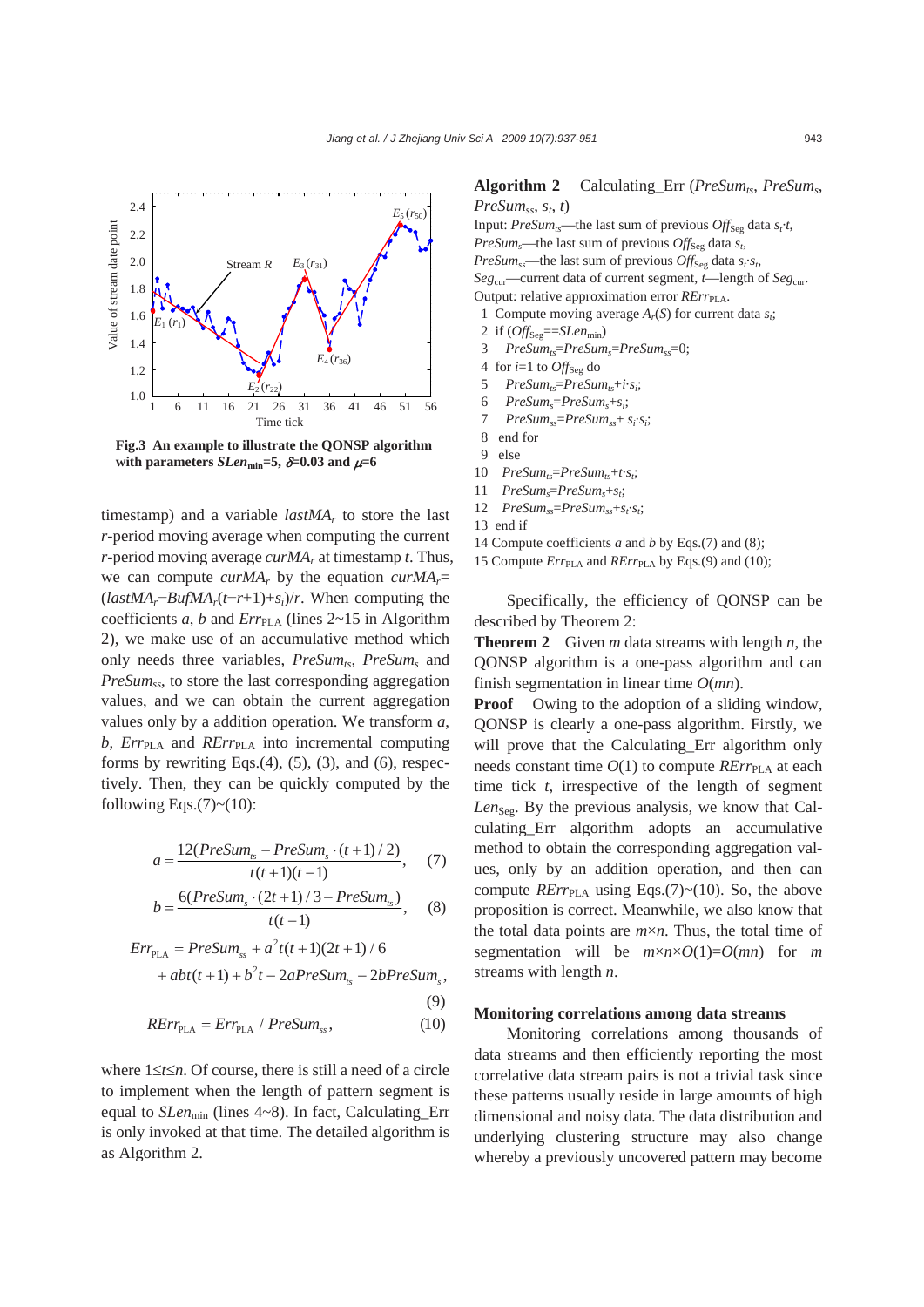obsolete as time goes by. It is no different from the sub-sequence similarity matching technology in which the query patterns are known beforehand.

So finding an efficient approach to solve this problem is the key to success. One straightforward way is by indexing each local pattern into an R*\** -tree. However, the method is inefficient, in terms of both space and search speed. This is because almost every local pattern will correspond to a point in the (*k*, *t*) feature space. Moreover, the search performance will also suffer because the  $R^*$ -tree will become tall and slow. In addition, our system needs to update frequently. So, it will not be competent for our task, owing to the index cost being too high. Due to the characteristics of high speed and frequent updating, the clustering method also cannot complete the task efficiently.

# 1. Grid structure partition

Through the analysis of the previous section, we know that the indexing and clustering methods are not well suited to monitoring the correlations among large amounts of data streams. However, a grid structure (Bentley *et al.*, 1980) provides a good scheme to report the most correlative local patterns. The improved performance of the scheme depends on the following factors: (a) the data distribution of the local pattern points; (b) how the grid structure is partitioned; (c) how the grid structure is updated; (d) having a perfect searching algorithm.

Firstly, let us consider the point distribution of local patterns. In fact, we can obtain the statistical information from historical data. We need only to get the maximum for the duration and slope of each local pattern, respectively, because the minimal duration is certainly 1, and the minimal slope is 0 when considering the local pattern trend. Generally, we use the previously defined threshold *SLen*<sub>min</sub> for the minimal duration, because it is not important to report correlative local patterns that are very short.

After finding the distribution of points, we can divide the grid structure into grid units. The partitions are obtained by dividing the domain of each local pattern attribute into intervals. The critical problem is how to decide the length of intervals and the number of intervals. One simple method is to use equal intervals and then to keep a suitable number of intervals in the direction of each axis, that is,  $Num<sub>k</sub>$  and  $Num<sub>t</sub>$ , which play an important role in the number of grid units  $Num_g$  (= $Num_k \times Num_t$ ). A smaller  $Num_g$  will reduce the number of empty units but result in poor searching performance; a larger *Num*<sub>g</sub> will increase the space. So we should keep a balance between them. A good approach is to keep a few empty units. In our scheme, we use the straightforward method to partition the grid structure with the maximal *t*=99, the maximal  $k=2.9$  (that is tan  $71^{\circ}$ ). The intervals of slope and duration are 3 and 0.3, respectively.

2. Grid searching algorithm (GSA)

In our model, the definition of correlation is different from that of (Zhu and Shasha, 2002) who used the standard correlation coefficient equation, namely the Pearson correlation equation. We consider not only the similarity, but also the number of similar local patterns. In other words, we consider only some special types of correlations, for example, the minimal number correlation (denoted as *minCorr*) which includes the least similar local patterns and the maximal number correlation (denoted as *maxCorr*) which contains the most similar local patterns. This idea is derived from the following observations:

**Observation 1** In financial markets, many factors will affect the trend of a financial data stream. It is not generally a coincidental phenomenon, if two local patterns  $lp_1$  and  $lp_2$  are highly correlative. It may be caused by an underlying event, for example, the national economic policy or an incident within corporations. If the causal factor is the economic policy, generally most financial data streams will be affected and they will maintain the same movement trend. So many local patterns will remain correlative. However, if a specific incident occurs within corporations, there will be few correlative local patterns.

**Observation 2** Finding the *maxCorr* is less important than finding the *minCorr* because it is easier to obtain information on national economic policy than information within corporations.

**Observation 3** A local pattern point *lpPoint* can be treated as a random variable. When mapping all *lpPoints* from all data streams to a grid structure, there are some empty grid units, a few grid units with a few *lpPoints* and a few grid units containing many *lpPoints*.

Based on the above three observations, our model will focus on finding *minCorr*. Of course, other situations can be monitored according to need, for example, finding *maxCorr* or all correlative local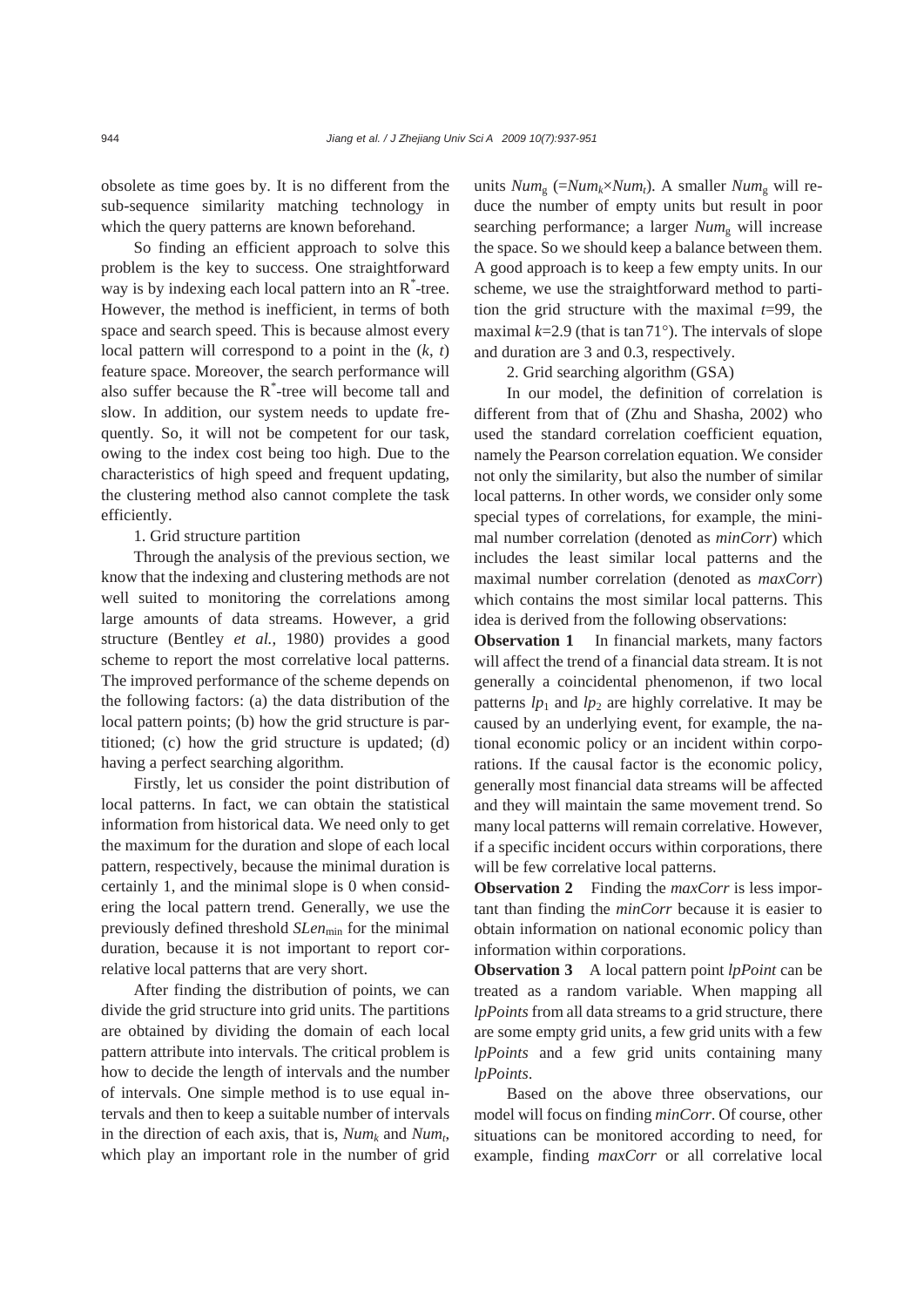patterns. We denote the GSA as Algorithm 3 which uses a data-driven mechanism reflected in lines 2~9. GSA can selectively monitor special types of correlations, for example *minCorr*, by line 4, and thereby decrease the computation cost. In line 5, GSA invokes the subroutine Correlative\_Search (as Algorithm 4).

**Algorithm 3** *GSA*  $(\varepsilon, p)$ 

Input: *ε*—the threshold of local pattern similarity,

*p*—the number of searching grid units.

Output: the correlative local pattern pairs.

- 1 Construct the grid structure according to the data distribution of local pattern points and the corresponding partition method;
- 2 While (a new data item  $(s_t, t)$  arrives)
- 3 Insert the corresponding semi-local pattern point grid structure by the hashed method;
- 4 Sort the number of local pattern points contained in each grid unit in ascending order;
- 5 Choose the first *p* grid units and invoke *Correlative\_ Search* to report the correlative local patterns;
- 6 If (the data item  $(s_t, t)$  is an End Point)
- 7 Clear all local pattern points of the End Point from the corresponding grid units;
- 8 End if

9 End While

The detailed algorithm of Correlative\_Search is as follows:

## **Algorithm 4** Correlative\_Search (*pArray*, *ε*)

Input: *pArray*—an array storing the number of feature points of the first *p* grid units,

*ε*—local pattern similarity threshold.

Output: the correlative local pattern pairs.

- 1 for (*i*=1 to *p*)
- 2 for  $(i=1$  to *pArray* $[i]$ )
- 3 Obtain the searching rectangle *Recj* of current local pattern *lp<sub>i</sub>* by Theorem 3;
- 4 Get all adjacent cells of  $lp_j$ ,  $Cell_{adi}^j$ , by  $Rec_j$ ;
- 5 for (each local pattern  $lp_k \in \text{Cell}_{\text{adj}}^j$ )
- 6 Skip having compared pairs or the pairs of *j*=*k* or self-correlative pairs;

```
7 if (SDD(lp_i, lp_k) \leq \varepsilon)
```
- 8 Report the local pattern pair  $(lp_i, lp_k)$ ;
- 9 end if
- 10 end for
- 11 end for
- 12 end for

Correlative\_Search is quite straightforward and its theoretical foundation is in the following theorem:

**Theorem 3** Given the distance threshold <sup>ε</sup> of *SDD*  function and a feature point  $A=(k_a, t_a)$ , if the grid structure is partitioned by the equal interval of the features of *k* and *t*, for any point *P* of the rectangle which is the region formed by extending *A* leftward and downward  $2\varepsilon/(1+\varepsilon)$ , rightward and upward  $2\varepsilon/(1-\varepsilon)$ , respectively, *SDD*(*P*, *A*)≤ $\varepsilon$  is true.

**Proof** Firstly, consider the case  $k_p \leq k_a$ . By the condition, we have  $k_a - k_p \leq k_a \cdot 2\varepsilon/(1+\varepsilon) \Rightarrow k_a - k_p \leq (k_a + k_p)\varepsilon$ , so we have  $|k_a-k_p|/(k_a+k_p) \leq \varepsilon$ . Next considering the case:  $k_a \leq k_p$ , by the condition, we have  $k_p - k_a \le k_a \cdot 2\varepsilon/(1-\varepsilon) \Rightarrow k_p - k_a \le (k_a + k_p)\varepsilon$ , so we have  $|k_a−k_p|/(k_a+k_p)$ ≤ε. Synthesize the case  $k_p≤k_a$  and  $k_p≥k_a$  $\Rightarrow |k_a-k_p|/(k_a+k_p) \leq \varepsilon$ . Multiplying  $\lambda_1$  at its two sides, we have the following inequality:

$$
\lambda_1 | k_a - k_p | / (k_a + k_p) \le \lambda_1 \varepsilon. \tag{11}
$$

By a similar procedure, we have  $|t_a-t_p|/(t_a+t_p) \leq \varepsilon$ . Multiplying  $\lambda_2$  at its two sides, we have the following inequality:

$$
\lambda_2 \left| t_a - t_p \right| / (t_a + t_p) \le \lambda_2 \varepsilon. \tag{12}
$$

From Eqs.(11) and (12), we can obtain  $\lambda_1 |k_a-k_p|/(k_a+k_p)+\lambda_2|t_a-t_p|/(t_a+t_p)\leq \lambda_1 \varepsilon+\lambda_2 \varepsilon$ . Due to  $\lambda_1 + \lambda_2 = 1$ , we have  $\lambda_1 |k_a - k_p| / (k_a + k_p) + \lambda_2 |t_a - t_p| / (t_a + t_p) \leq \varepsilon$ , i.e.,  $SDD(P, A) \leq \varepsilon$ .

A visual representation of the searching region *Rec* of Theorem 3 is shown in Fig.4. From Fig.4, we can observe that the searching range of the feature point *A*, which is located in grid unit *cell* (4, 4), is  $[k_a-k_a\cdot 2\varepsilon/(1+\varepsilon), k_a+k_a\cdot 2\varepsilon/(1-\varepsilon)]$  and  $[t_a-t_a\cdot 2\varepsilon/(1+\varepsilon),$  $t_a + t_a \cdot 2\varepsilon/(1-\varepsilon)$ . In *Rec<sub>a</sub>*, feature points *B*, *C*, *D*, *E*, *F* and *G* are the candidate items.

The following example illustrates the process of Algorithm 3 and Algorithm 4:

**Example 4** Consider the three real streams *R*, *S* and *T* in Fig.5 with  $\lambda_1 = 0.65$ ,  $\lambda_2 = 0.35$ , and  $\varepsilon = 0.1$ , where  $f_{xx}$ denotes the feature point formed by the first *n* data points of stream *X*, i.e.,  $f_{r7}$ . After the time tick  $t=5$ , three feature points  $f_{r5}$ ={1.76, 5},  $f_{s5}$ ={1.0, 5}, and  $f<sub>6</sub>=$ {2.64, 5} will be inserted into grid units *cell* (1, 3),  $cell(1, 1)$  and  $cell(1, 6)$  respectively, where  $cell(m, n)$ corresponds to the grid unit of the *m*th interval at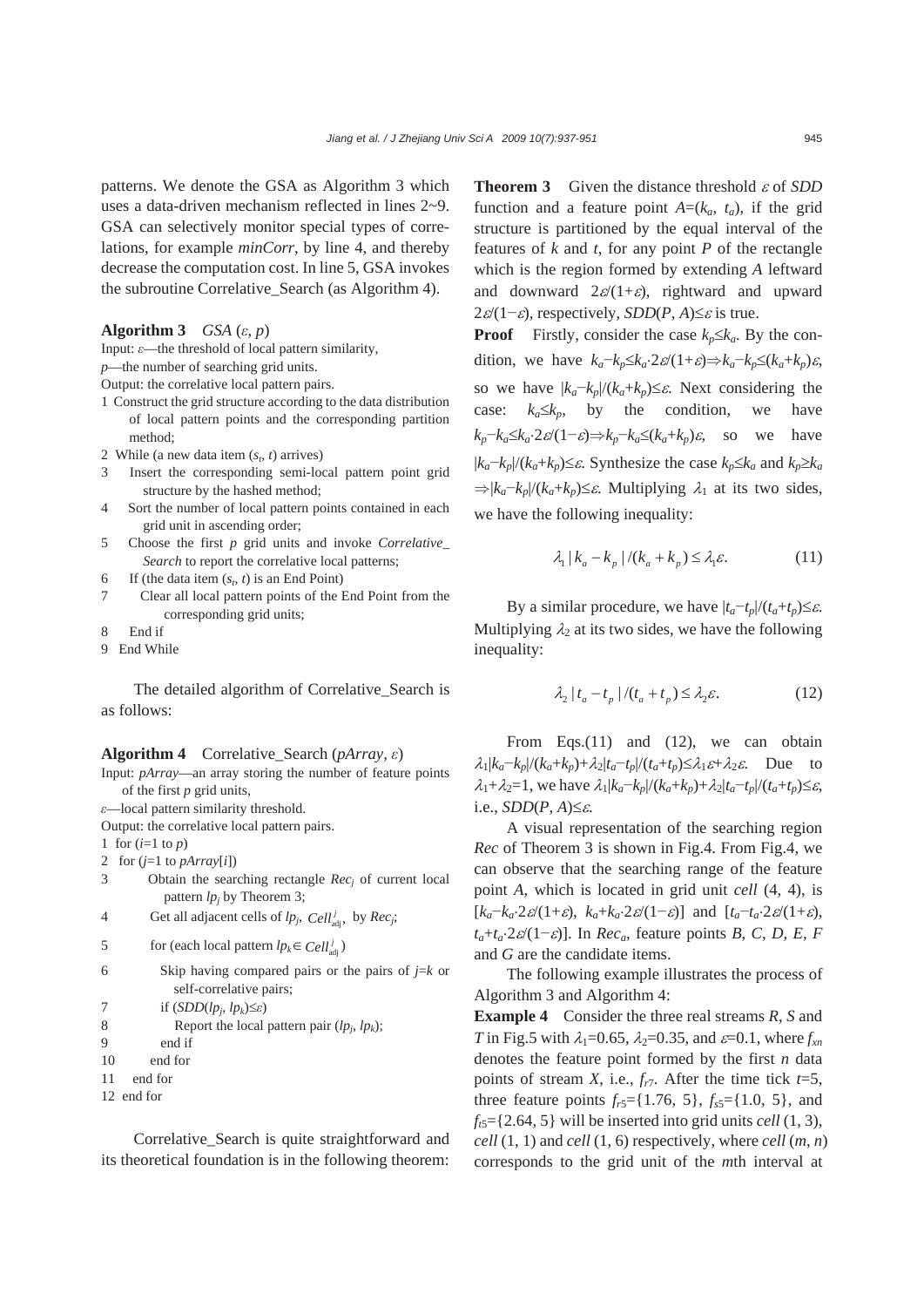

**Fig.4 Grid structure used to illustrate the searching** 



with parameters  $\varepsilon=0.1$ ,  $p=2$ . (a) Grid structure; (b) **Three stream sequences** *R***,** *S* **and** *T* 

*t*-axis and the *n*th interval at *k*-axis. Then, GSA invokes Correlative\_Search to report correlative local pattern pairs. According to Theorem 3, the search range of  $f_{r5}$  at *k*-axis should be  $\left[k_5^R - k_5^R \cdot 2\varepsilon/(1+\varepsilon)\right]$ ,  $k_5^R + k_5^R \cdot 2\varepsilon/(1-\varepsilon)$ , that is, [1.76–1.76×2×0.1/(1+0.1), 1.76+1.76×2×0.1/(1−0.1)]=[1.44, 2.15]. Clearly, *fs*<sup>5</sup> and  $f_{t5}$  are not included in the range, so no correlative local pattern pairs are reported. At  $t=6$ ,  $f_{r6}$ ={1.75, 6},  $f_{\text{56}} = \{1.27, 6\}$ , and  $f_{\text{66}} = \{2.74, 6\}$  are inserted into *cell* (2, 2), *cell* (2, 3), and *cell* (2, 6), respectively. But, by a similar computation, GSA does not find correlative pairs. However, when  $t=7, f_{r7}=[1.71, 7], f_{s7}=[1.6, 7],$ and  $f_{\tau}$ ={2.49, 7}. Now, the ranges of  $f_{\tau}$  at *t*- and *k*-axis are [1.71−1.71×2×0.1/(1+0.1), 1.71+ 1.71×2×0.1/(1−0.1)]=[1.39, 2.09], [7−7×2×0.1/(1+ 0.1),  $7+7\times2\times0.1/(1-0.1)$ ]=[5.72, 8.56], respectively.

We can see clearly that  $f_{r6}$  and  $f_{s7}$  are contained in the above range. However, because  $f_{r6}$  and  $f_{r7}$  are a self-correlative pair, we consider only local pattern pair,  $f_{r7}$  and  $f_{s7}$ . In fact, *SDD*( $f_{r7}$ ,  $f_{s7}$ )=0.65×|1.71− 1.6|/(1.71+1.6)+0.35×|7−7|/(7+7)=0.0216≤ε, so GSA outputs  $\{r_1, r_2, ..., r_7\}$  and  $\{s_1, s_2, ..., s_7\}$  as correlative pairs.

## 3. Update of grid structure and index

The system includes a grid index *index*<sub>grid</sub> and a local pattern index *index<sub>lp</sub>*. The *index*<sub>grid</sub> is used to maintain the grid structure. The *index*<sub> $lp$ </sub> is a B<sup>+</sup>-tree index, which is used for segmenting and pruning, as well as updating grid structure. The structure of *index*grid is shown in Fig.6 and consists of a set of lists corresponding to grid units.



**Fig.6 An example to illustrate the grid index structure. (a) Index based on grid structure; (b) Grid structure** 

The *index*<sub>grid</sub> is a hashed index. Each grid unit  $c(i,$ *j*) corresponds to a fixed position of *index*<sub>orid</sub>, and the position has a pointer pointing at the list  $l(i, j)$  which contains all the information of *c*(*i*, *j*) and each node of *l*(*i*, *j*) is a triangular tuple (*StreamID*, *k*, *t*).

The *indexlp* indexes two types of data. The first type contains all data items  $(=\{s_1, s_2, ..., s_{\text{cur}}\})$  of the current local pattern *lp* which begins from the last identified End Point *EP*last and ends right before the current data point  $(s<sub>cur</sub>, t<sub>cur</sub>)$  from all data streams, so as to find the next new End Point  $EP_{\text{new}}$ . Whenever identifying *EP*<sub>new</sub>, we clear the space occupied by these data items from  $EP<sub>last</sub>$  to the data item before  $EP<sub>new</sub>$  so that the future data items can use them. The second type is hashed address data from the first semi-local pattern  $lp_{\text{first}}$  to the current semi-local pattern  $lp_{\text{cur}}$  from all data streams, for updating the grid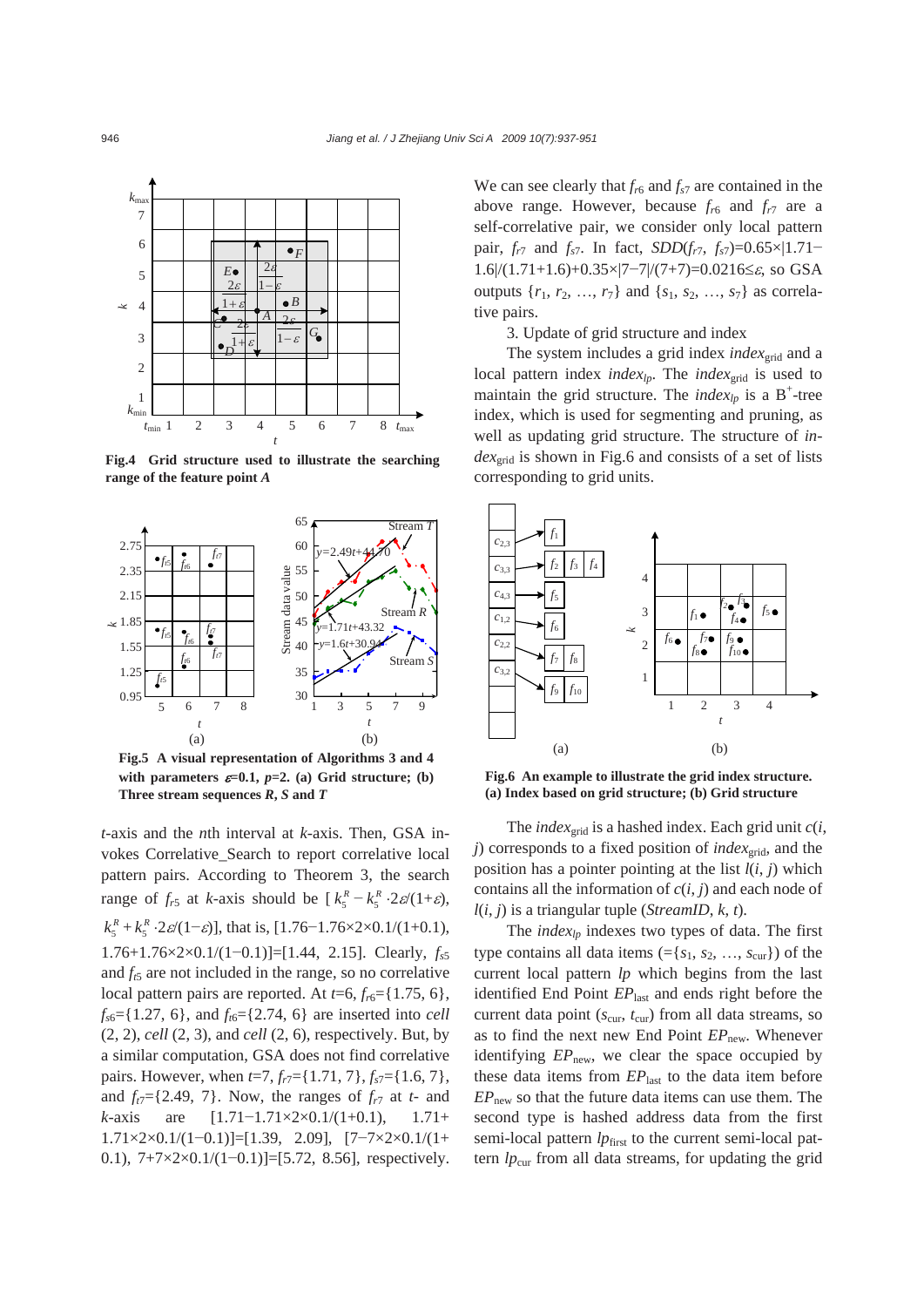structure when a whole local pattern is identified. A data structure *lpDataNode* is used to save all the data of the current local pattern and is defined as follows:

struct *lpDataNode* { double *dataItem*[*lpMaxLen*]; int *hashAddr*[*lpMaxLen*]; }

where *lpMaxLen* denotes the maximal length of the local pattern. In the leaf node of  $B^+$ -tree, we keep a pointer to point at *lpDataNode*. Considering that all *lpDataNodes* take up only a small volume of main memory, we load them into the main memory.

Next, we will introduce how to update the grid structure. We use a dynamic update policy to maintain the grid structure. At the end of each whole local pattern  $lp$ , all corresponding feature points  $\{(k_{\text{first}},$ *t*first), (*k*second, *t*second), …, (*k*last, *t*last)} of *lp* are cleared from the corresponding grid unit by searching the B+ -tree to obtain the hashed address list *hashAddr* of *lp*. Our system can monitor two types of correlations, that is, synchronized correlations which occur between two current local patterns  $lp_{\text{curl}}$  and  $lp_{\text{curl}}$ , and lagged correlations in which there is a previous local pattern  $lp_{pre}$  and a current local pattern  $lp_{cur}$ . Suppose that the local pattern  $lp$  is hashed to cell  $c$ , then  $lp$  will be compared to any local patterns that have been hashed to the neighborhood of *c*.

## **Time and space complexity**

Reporting correlative streams is generally computationally expensive, which in the worst case needs  $O(N^2)$  time, where *N* is the size of dataset. In this subsection, we will show that our GSA algorithm requires only linear space and time.

Let us firstly discuss space complexity. Assume that there are *N* financial data streams, and *m* is the average length of all local patterns during their life. The total space will be  $N \times (m - SLen_{\text{min}})$  double bytes and *N*×(*m*−*SLen*<sub>min</sub>) int bytes with a little extra index main memory because each local pattern is mapped into a feature point (*k*, *t*), and there are *m*−*SLen*min semi-local patterns during the period of *m* time ticks. By a similar analysis, the space of  $B^+$ -tree is  $N \times m$ double bytes and *N*×(*m*−*SLen*min) int bytes, in addition to the extra index space. Because *m*<<*N*, when *N* is larger, the actual space is linear and much less than

the original size of the dataset.

The most time-consuming part of our algorithm is the Correlative\_Search algorithm. Its time complexity is  $O(p \times FPNum_{\text{gu}})$ , which is linear, where  $FPNum_{\text{su}}$  (= $N \times (m-SLen_{\text{min}})/(Num_k \times Num_t)$ ) denotes the average number of feature points contained in each grid unit, *Num<sub>k</sub>* and *Num<sub>t</sub>* are the interval numbers on the *k*- and *t*-axis, respectively, and *p* represents the number of search grid units.

#### **Parallel implementation**

As noted by Zhu and Shasha (2002), our model can also use a parallel implementation by a straightforward decomposition. Consider a network of *M*  servers to monitor  $N_s$  streams. Assuming that these servers have similar computing resources, we complete the work to monitor the streams in two stages. The first stage is online segmenting and pruning of the data streams, mapping streams into a grid structure. The  $N_s$  streams are equally divided into  $M$ groups. The server  $i$  ( $i=1, 2, ..., M$ ) will read those streams in the *i*th group, segment and prune the *i*th group, index the *i*th group, and map the *i*th group into a grid structure. The second stage is reporting highly correlated stream pairs based on the grid structure. The grid structure is also geometrically and evenly partitioned into *M* parts. A server *X* will read in its part, a set of cells *S<sub>X</sub>*. Server *X* will also read a set of cells  $S_X$  including cells adjacent to the boundary cells in  $S_X$  according to Theorem 3. Each server invokes the procedure of Correlative\_Search to report the correlated stream pairs.

## EXPERIMENTAL EVALUATION

#### **Experimental setup**

To evaluate the effectiveness and efficiency of our proposed approaches, we carried out extensive experiments with real stock data. In experiments, we used more than 1820000 data points from 1700 real stocks in China from http://finance.yahoo.com/ (2008-04-16). We conducted experiments on a Pentium III PC with 512 MB memory.

The main parameters were set up as follows. We used the close of day prices as financial data streams. In a real time environment, we used the average quotes as the close price over a fixed time interval.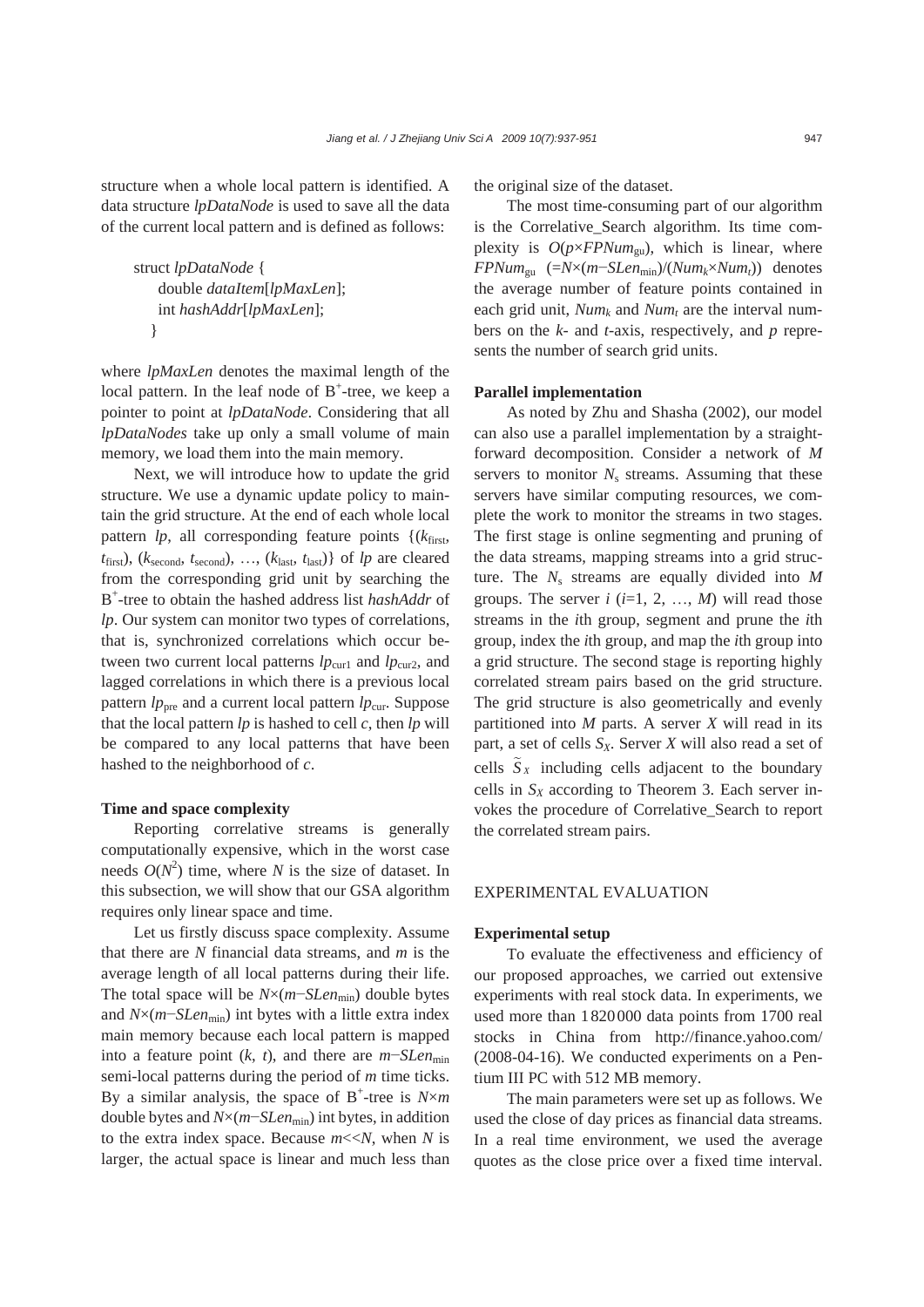We set up an *r*-period moving average with parameter *r*=3 or 5. The size of the sliding window was changed from *m*=6 to 99 for the time interval over days, and the threshold  $\mu$  of delay time was 6 in the procedure for segmenting and pruning. The shortest length of pattern segment, *SLen*<sub>min</sub>, was 5 in the interval over days, and the parameter  $\delta$  denoting the maximal relative approximation error was 0.03 on identifying a pattern segment. In fact, *SDD* indicates a summation of relative percent difference between the *k* component and *t* component based on weight. Consider that *k* component exerts a larger impact than the *t* component. We then set up the parameters  $\varepsilon$ ,  $\lambda_1$  and  $\lambda_2$ with 0.1, 0.65 and 0.35, in pattern similarity, respectively.

## **Effectiveness of MCALP**

In this subsection, firstly, we will show that *SDD*  distance is an appropriate measurement of local patterns in a financial domain. Then, we evaluate the effectiveness of the GSA algorithm.

Let us first compare *SDD* distance and Euclidean distance for three real segments  $L_r$ ,  $L_s$  and  $L_t$  formed by the first seven points from streams *R*, *S* and *T* in Fig.5, respectively. Table 1 shows the values of their data points, where *ti* denotes the time tick. We define  $dist(L_1, L_2)$  as the Euclidean distance of two segments  $L_1$  and  $L_2$ . By computation,  $dist(L_r, L_s)$ ,  $dist(L_r, L_t)$  and  $dist(L_s, L_t)$  are 34.03, 12.76, and 46.29, respectively. This indicates that  $L_r$  and  $L_t$  are more similar than the other two segments,  $L_r$  and  $L_s$ ,  $L_s$  and  $L_t$ . We can draw the same conclusion even if we normalize the values in Table 1. However,  $L_r$  and  $L_s$  are more similar than the other two segments when using our *SDD* measurement. This is shown clearly in Fig.5. So, *SDD* is more effective than Euclidean distance, considering that the users pay more attention to the trends of local patterns.

**Table 1 Values of three local patterns with seven data points**

| Segment - | Values of data point |         |                                           |         |         |              |  |
|-----------|----------------------|---------|-------------------------------------------|---------|---------|--------------|--|
|           |                      | $t_{2}$ | $t_3$                                     | $t_{4}$ | $I_{5}$ | $I_{\rm{6}}$ |  |
|           |                      |         | 44.44 47.57 49.04 48.40 52.80 53.71 55.01 |         |         |              |  |
| L.        |                      |         | 33.56 34.97 35.07 35.13 38.49 40.37 43.75 |         |         |              |  |
|           |                      |         | 46.12 50.82 52.81 52.91 58.29 60.78 60.90 |         |         |              |  |

Next, we carried out an experiment using the parameters of the previous subsection, with 1600 stream time series randomly chosen from 1700 instances. Because there were so many streams, we only show partial results in Fig.7, which includes eight representative stocks. It can be seen clearly from Fig.7 that A and B were correlative during many periods, for example,  $t(111)~t(129)$  of A  $(k_a=1.73)$ and  $t(111)~t(128)$  of B ( $k_b=1.62$ ),  $t(129)~t(149)$  of A  $(k_a=0.80)$  and  $t(128)~t(149)$  of *B*  $(k_b=0.76)$ , etc.



**Fig.7 An example to illustrate two correlative stream** 

#### **Efficiency of MCACP**

In this section, we first report the efficiency of the Calculating\_Err algorithm, and then evaluate the time spent in monitoring the correlative stream pairs when changing the number of streams or the threshold value of *p*. Here, we assume that  $\varepsilon$  is 0.1 in all experiments. Note that, methods like StatStream (Zhu and Shasha, 2002) are designed for the same length local patterns and cannot handle generic cases with local patterns of different lengths. Thus, we did make comparisons with StatStream in our experiments.

In the first test, we compared the performance of the algorithm Calculating\_Err relative to the corresponding naive algorithm (Naive) which uses three circles to compute coefficients *a* and *b*,  $RErr_{\text{PLA}}$ , respectively. We defined the relative CPU cost as the proportion of Naive spending time relative to the average computing time of Calculating\_Err for each invoking. It is clear from Fig.8 that Calculating\_Err was faster than Naive. In fact, the CPU running time of the Calculating\_Err method is almost constant and its time complexity is  $O(1)$ . However, the CPU running time of Naive gradually increases with the increase of the length of local patterns, and the time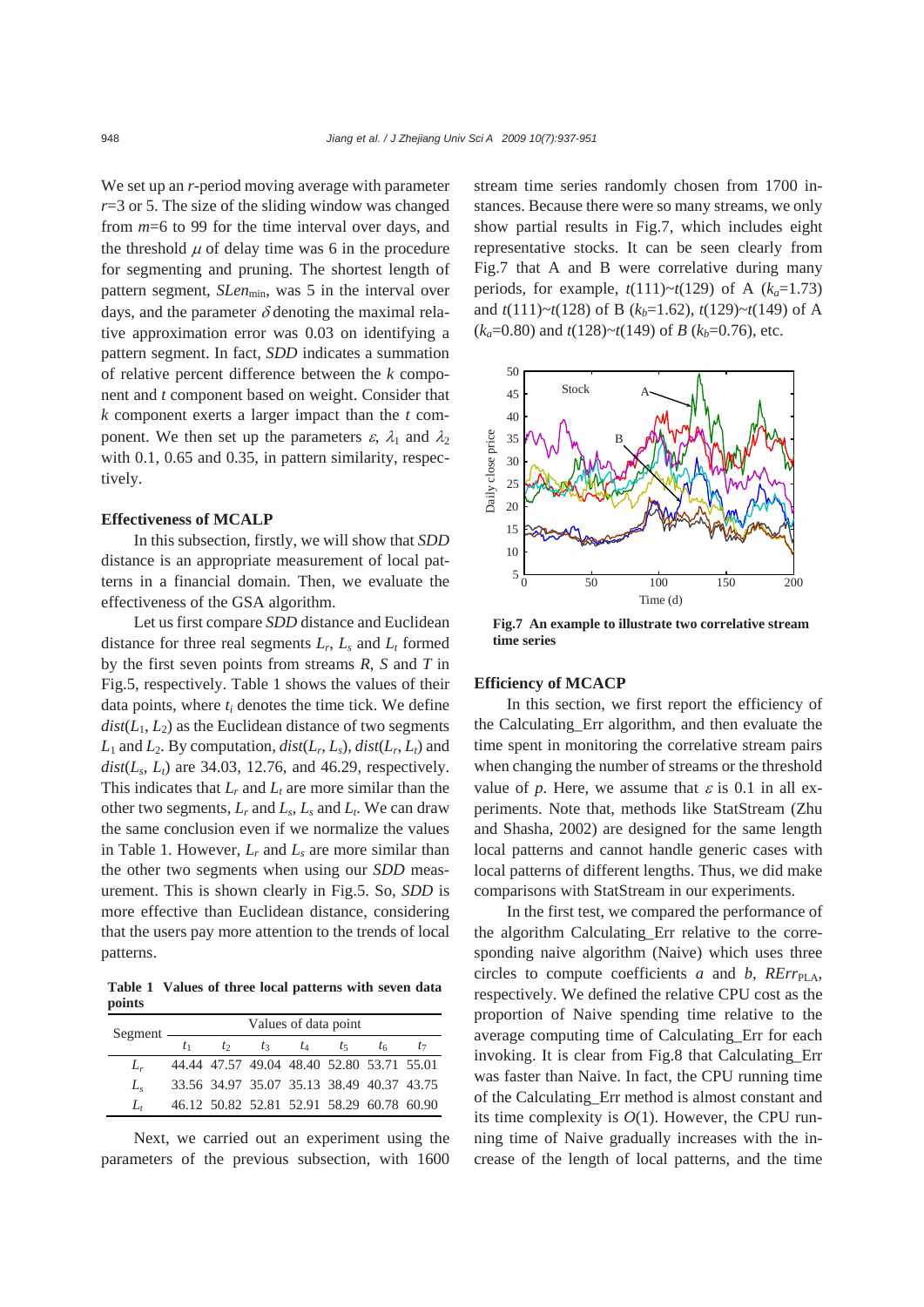complexity of the Naive method is  $O(n)$ . Calculating\_Err was 32.3 times faster than Naive in CPU time when the local pattern length was 75. Even with the shortest length 5, Calculating Err was 3.51 times faster than Naive in CPU time.



**Fig.8 Efficiency of the Calculating\_Err algorithm** 

The next test compared the wall clock time for different numbers of streams when monitoring all correlative streams pairs. In the experiment, we used two methods, that is, the Naive method which does not use grid structure and needs a sequence scan to select the most correlative local patterns, and the MCALP method. Using the Naive method, the time taken to compute the correlations among  $N<sub>s</sub>$  streams  $T_0$  is proportional to  $N_s^2$ . With the MCALP method, the work to monitor correlations has two parts: (1) updating the index takes time  $T_1$  which is proportional to *N*s; (2) detecting correlations based on the grid takes time  $T_2$  that is proportional to  $N_{\text{Rec}}^2$  which denotes the average number of feature points contained in the rectangular searching region *Rec*. Because  $T_2$  is the main time of the MCALP method and  $N_{\text{Rec}} \ll N_{\text{s}}$ , using the MCALP method is much faster than using the Naive method (Fig.9). At the same time, we also found that the time spent became longer with the increase in the number of streams. Note that the unit of measure of spending time is different between Figs.9a and 9b.

The last test studied the impact of different *p*. In the experiment, we specially observed two situations, namely the number of streams  $N_s$ =800 (the corresponding curve is denoted as  $C_{800}$ ) and the number of streams  $N_s$ =1600 (the corresponding curve is denoted as  $C_{1600}$ ). From Fig.10, the time spent of  $C_{800}$  and *C*1600 both gradually increased with the increase of *p*. At the same time, we also observed that  $C_{1600}$  increased more quickly than  $C_{800}$ . It is obvious that the responding time was sufficient to adapt to real-time situations. Although the granularity of time was day in the above experiments, in fact, our model MCALP can handle smaller granularity of time, i.e., intervals of 2, 5, 10 min, etc.



**Fig.9 Comparison of spending time for different numbers**  of streams with  $\varepsilon=0.1$ . (a) Naive method; (b) MCALP **method** 



**Fig.10 Comparison of spending time for different** *p* **with** ε**=0.1** 

#### **Impact of parameters**

In this subsection, we report mainly the impact of parameters  $\varepsilon$  and  $\delta$ . These two parameters are very important and affect the precision of local pattern approximation. In general, the smaller the two parameters are, the better the precision should be. We define the summation of  $Err_{PLA}$  of all segments as  $TErr_{\text{PLA}}$ , where  $TErr_{\text{PLA}} = \sum_{i=1}^{N} Err_{\text{PLA}}(Seg_i)$ , and *N* represents the number of segments. To eliminate the impact of amplitude offset, all streams in the experiments were normalized with zero mean and unit standard deviation.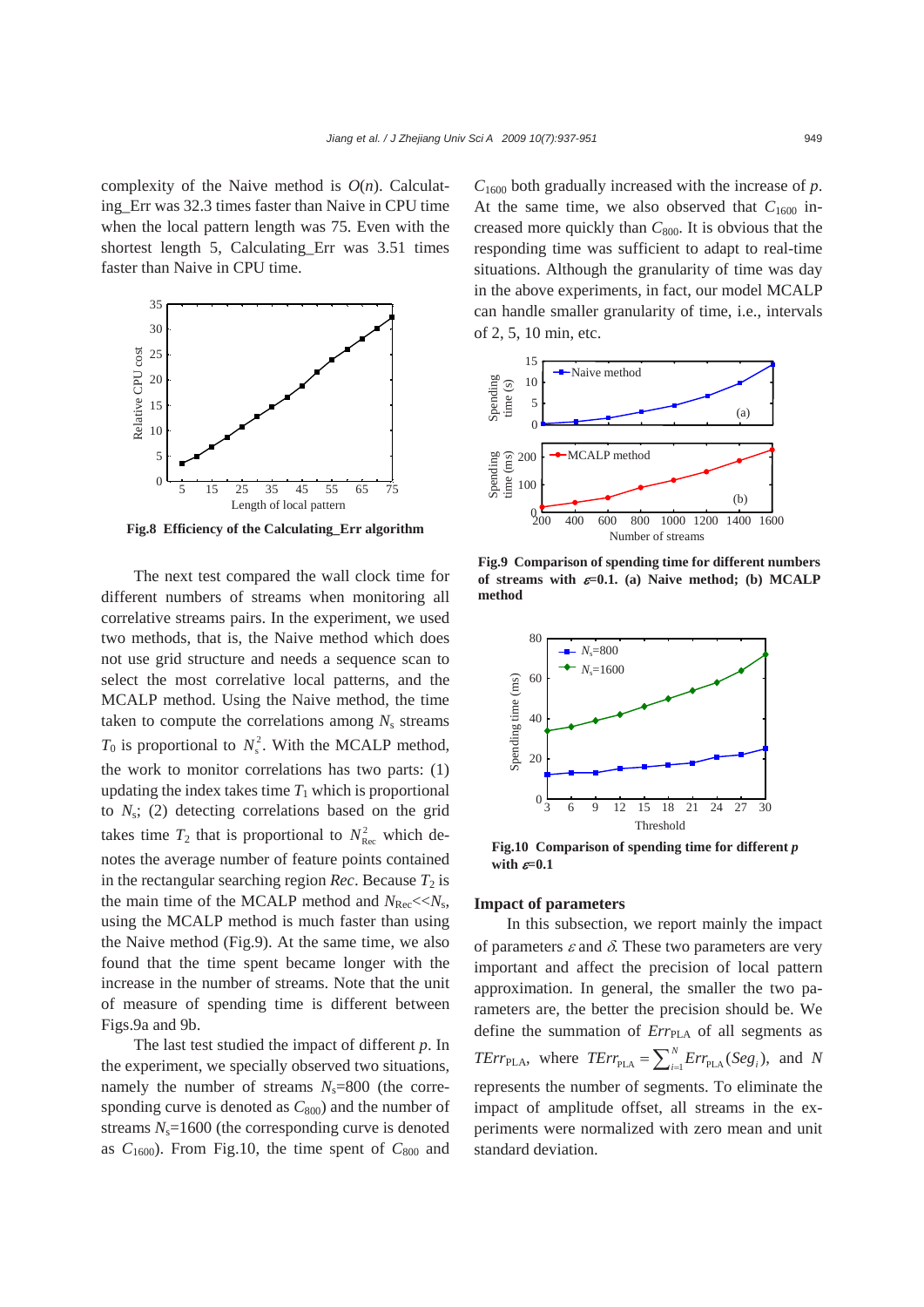Fig.11 shows the change of average  $TErr_{\text{PLA}}$ with  $\delta$  from 0.01 to 0.10 on 800 streams with 512 data points. In the beginning, the error quickly increased with the increment of  $\delta$  from 0.01 to 0.03, and then it slowly increased in  $\&[0.04, 0.10]$ . By the analysis of previous discussion, we know that  $\delta$  controls the degree of oscillation for all data points of *L* near *y*. So, a bigger  $\delta$  brings a bigger error. But,  $\mu$  is invariable and it maintains the number of segments with little change, which results in a slow increase of *Err*<sub>PLA</sub>. At the same time, we can see that  $&\text{0.03}$  was a reasonable threshold with  $\mu=5$ .



**Fig.11 Total PLA approximation error with respect to**  $\delta$  with  $\mu=5$ 

Fig.12 depicts the change of average  $TErr_{\text{PLA}}$ with respect to  $\delta$  on 1600 streams with 512 data points. From Fig.12, we can observe that the cumulative *TErr*<sub>PLA</sub> increased with the increase of  $\mu$  when  $\delta$  was kept invariable. This phenomenon has a similar explanation to that mentioned above in Fig.11. In the experiment, a better  $\mu$  was 6 and  $\mu=10$  should be excluded because it caused a bigger increment in *TErr*PLA.



**Fig.12 Total PLA approximation error with respect to** <sup>μ</sup> **with** δ**=0.03** 

As for parameter  $\varepsilon$ , obviously,  $0 \leq \varepsilon < 1$ , and reflects the degree of relative deviation of two local patterns. So, a bigger  $\varepsilon$  corresponds to a larger  $\mu$  and a larger  $\delta$ ; otherwise, the smaller  $\mu$  and  $\delta$ . By experiment, we found that  $\varepsilon$ =[0.05, 0.15] gave better precision.

## **CONCLUSION**

Monitoring multi-streams and reporting any correlative stream pairs is a significant challenge. Our study solves the problem with a guaranteed response time and high accuracy. We make use of PLA and SDD to metric the similarity of two local patterns measured with their two local features, that is, their slope and duration. At the same time, we map all local patterns to a grid structure so as to find the correlative local pattern pairs. Experiments conducted using real stock data showed that our model MCALP is effective and efficient. This work focused on correlations based on single local similar patterns. One interesting future direction would be to explore the correlations between financial data streams with multiple continuous local similar patterns.

#### **References**

- Agrawal, R., Faloutsos, C., Swami, A., 1993. Efficient Similarity Search in Sequence Databases. Proc. Int. Conf. on Foundations of Data Organization and Algorithms, Chicago, Illinois. Springer-Verlag, Germany, p.69-74.
- Bentley, J.L., Weide, B.W., Yao, A.C., 1980. Optimal expected-time algorithms for closest point problems. *ACM Trans. Mathem. Software (TOMS)*, **6**(4):563-580. [doi:10.1145/355921.355927]
- Berndt, D.J., Clifford, J., 1996. Finding Patterns in Time Series: A Dynamic Programming Approach. Proc. Advances in Knowledge Discovery and Data Mining, AAAI/MIT Press, Menlo Park, CA, USA, p.229-248.
- Chen, Q., Chen, L., Lian, X., Liu, Y., Jeffrey, X.Y., 2007. Indexable PLA for Efficient Similarity Search. Proc. VLDB Conf., Vienna, Austria. VLDB Endowment, USA, p.435-446.
- Chen, Y.G., Nascimento, M.A., Ooi, B.C., Tung, A.K.H., 2007. Spade: On Shape-based Pattern Detection in Streaming Time Series. Proc. IEEE ICDE, Istanbul, Turkey. IEEE, USA, p.786-795. [doi:10.1109/ICDE.2007.367924]
- Guha, S., Gunopulos, D., Koudas, N., 2003. Correlating Synchronous and Asynchronous Data Streams. Proc. ACM SIGKDD, Washington, D.C., USA. ACM, USA, p.529-534. [doi:10.1145/956750.956814]